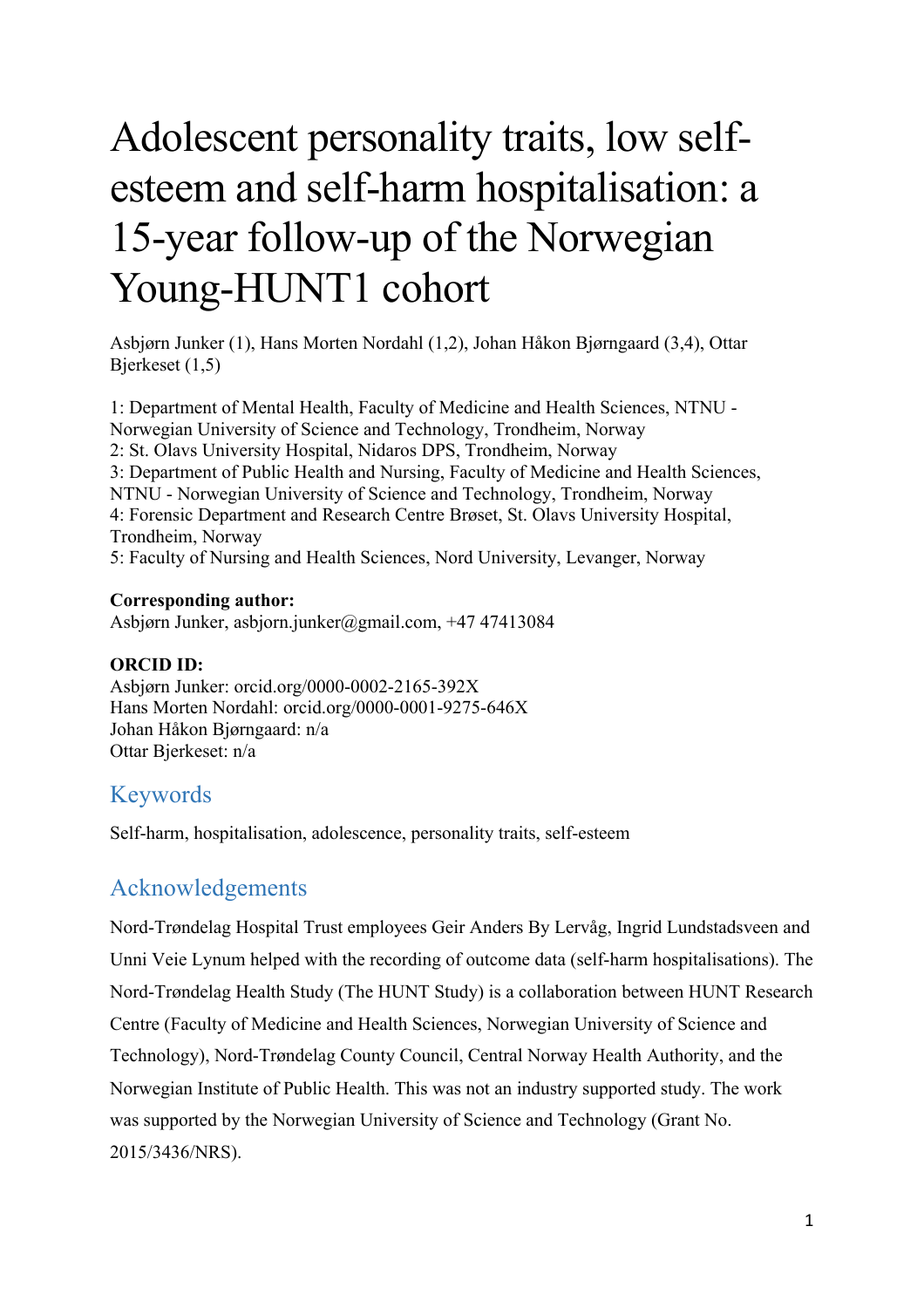## Abstract

Affective disorders are closely related to self-harm and suicidal behaviours. Less is known about how adolescent personality traits and self-esteem influence the development of later self-harm. We examined associations between personality traits such as neuroticism, psychoticism and extroversion, and self-esteem, in adolescence, and the risk of future selfharm hospitalisation. Baseline information from 13-19-year-old participants in the Norwegian Young-HUNT1 study in 1995-97 (n=8965) was linked to endpoint data recorded from participants' hospital records, describing self-harm hospitalisation episodes within the catchment area. Crude and adjusted Hazard Ratios (HR) were estimated by Cox regression analyses. A one-unit increase on the 0-6 scale for neuroticism was associated with a HR of 1.29, 95 % confidence interval (CI) 1.14-1.47. Corresponding HR for psychoticism was 1.30, 95 % CI 1.03-1.63 per unit increase, and for extroversion risk was reduced (HR 0.89, 95 % CI 0.77-1.04). Positive perception of self-esteem was more strongly associated with reduced risk of self-harm hospitalisation (HR per unit increase on the 0-12 scale was 0.74, 95 % CI 0.68- 0.82). Additional adjustment for alcohol use and symptoms of combined anxiety and depression symptoms attenuated effect estimates, in particular for neuroticism (HR 1.13, 95 % CI 0.96-1.32) and psychoticism (HR 1.07, 95 % CI 0.82-1.40). In contrast, self-esteem associations remained largely the same after adjustment. Our results indicate that brief assessments of personality and self-esteem might add additional relevant information, and could be included as a supplement to standard suicidal risk assessment in adolescents.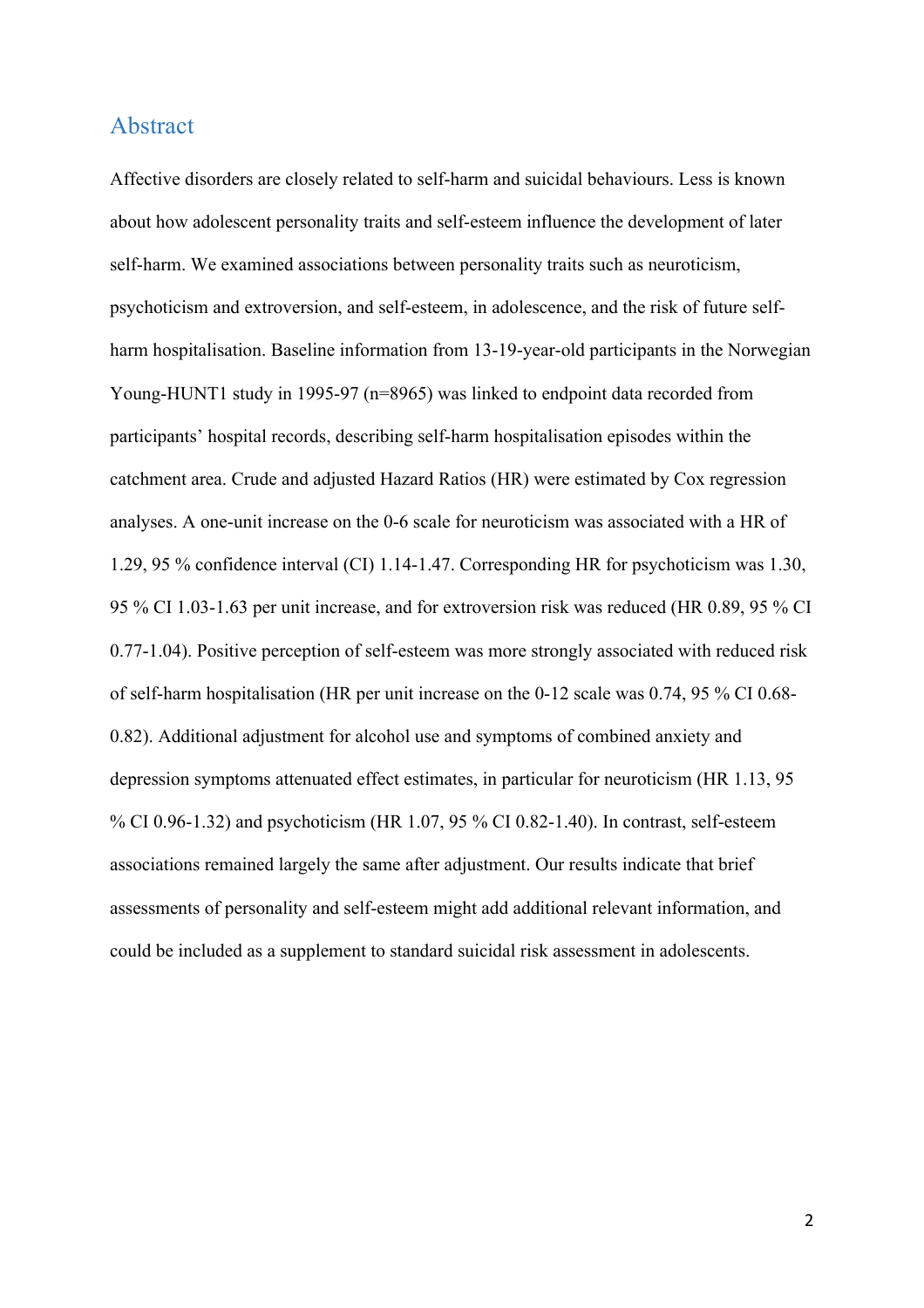# Background

Self-harm is in the European context often defined as any intentional self-poisoning or selfinjury, irrespective of motivation or suicidal intent [1]. Self-harm is a major health challenge among youth [2], and there are indications of an increased occurrence in some European countries during the recent decades [3,4]. The behaviour in itself is inherently challenging, and also those who study the phenomenon encounter difficulties; terms and definitions of self-harming behaviour are inconsistently used [5,6], as no terminology consensus has been established. A self-harm episode may result in anything from no or minor physical damage, to completed suicide. This has implications for the reported occurrence of self-harming behaviour, and estimates among adolescents range from a few to over 50 %, depending on differences in context, definitions of self-harm and methods used.

Non-suicidal self-injury (including only behaviour explicitly without an intention to die) was implemented in the fifth version of the Diagnostic and Statistical Manual of Mental Disorders (DSM-5) as a condition that need further study. The separation of non-suicidal selfinjury from suicide attempts (self-harm with presence of any degree of suicidal intention) has gained popularity in Northern America, based on evidence suggestive of distinct characteristics and motivations between the two [7]. In a Swedish study including over 1000 adolescents, it was found that various subgroups and patterns of non-suicidal self-injury might have different developmental and clinical implications [8], but questions have been raised regarding the evidence base behind the suggested dichotomization [9,10]. Nonetheless, in a review analysing literature published between 2005 and 2011, authors noted that estimates of self-harm were comparable and independent of whether studies applied a 'self-harm' or 'nonsuicidal self-injury' definition of self-injurious behaviour [9]. Throughout this paper, we use the terms self-harm or self-harming behaviour, except when we directly refer to research where other definitions (such as non-suicidal self-injury absent of suicidal intention) have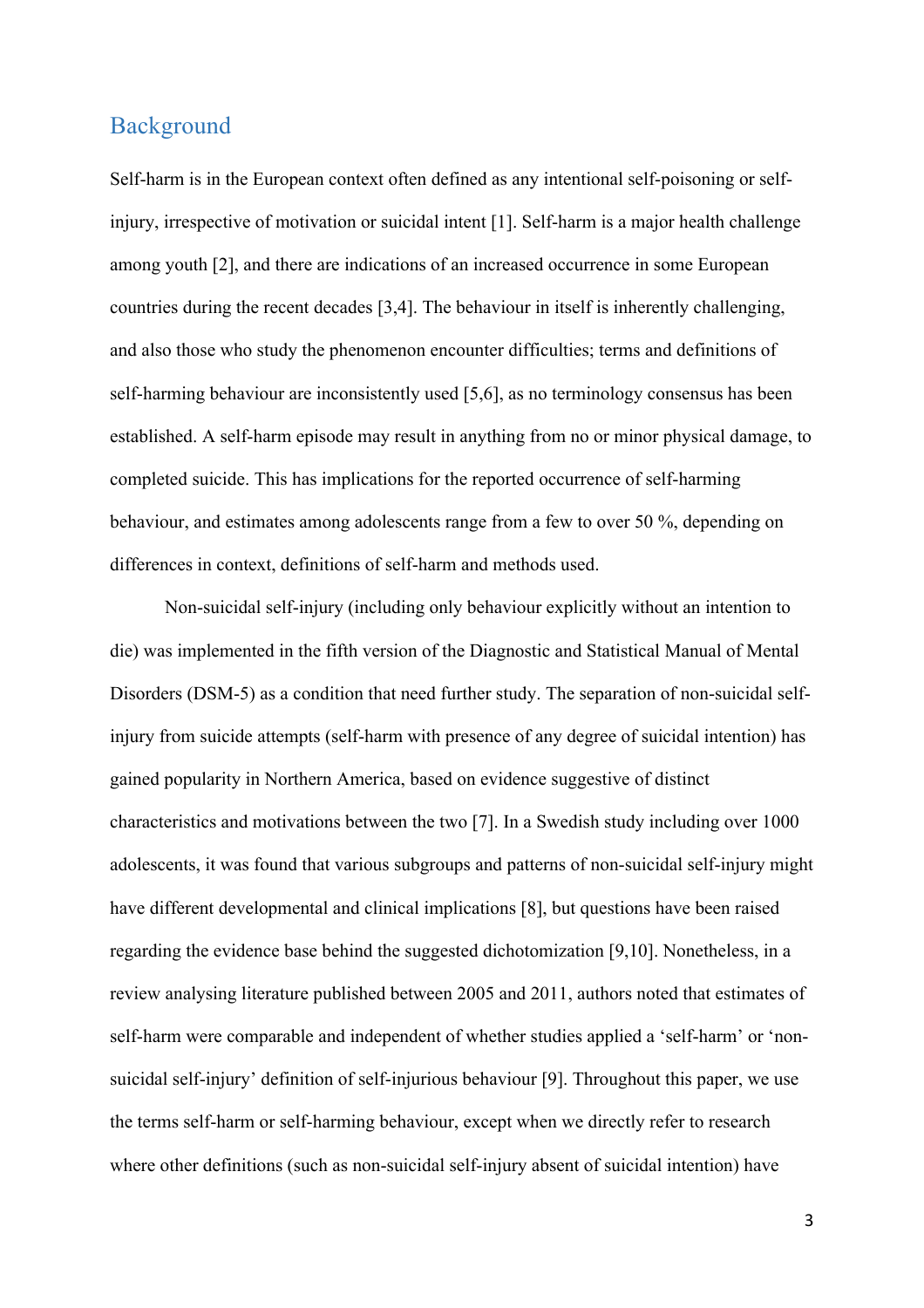been used. Of further note, this study targets only the medically most severe acts of self-harm – episodes requiring hospital admission for treatment.

While self-harming behaviour often has been linked to psychiatric disorders such as PTSD, major depression, schizophrenia and borderline personality disorder [11,12], it is also commonly found among adolescents without a known psychiatric diagnosis [13-18]. Evidence from a recent review of 32 longitudinal studies suggests a peak incidence of both non-suicidal self-injury and self-harm in early adolescence, followed by a decrease in late adolescence/early adulthood [19].

A bio-psycho-social model in which the susceptibility of mental illness is increased, is often used to explain and understand the complexity of self-harming behaviours [20]. Other important explanatory factors include difficulties regulating affective and cognitive states, which leads to maladaptive behaviour in response to stressors [21], and where personality traits act as important modifiers [22].

The five-factor model [23] and the three-factor model by Eysenck [24,25] are examples of widely accepted personality models. Neuroticism is a defined personality trait in both models, and also known as emotional instability or negative affectivity. With increasing neuroticism, ordinary situations are more likely interpreted as threatening, negative stimuli evoke stronger reactions, and negative emotions are experienced in more prolonged states. The extroversion-introversion dimension (found in both models) describes outgoing, positive, active and action-oriented personalities on one end, and on the other end are personalities with lower need for external stimuli, often viewed as quiet and less social, with greater need of time alone. The psychoticism trait (Eysenck's model) is inversely related to empathy and five-factor model traits of agreeableness and conscientiousness, and refers to traits associated with recklessness, aggressiveness, self-interest and interpersonal hostility and impulsivity. In addition, a high psychoticism score is associated with increased vulnerability for developing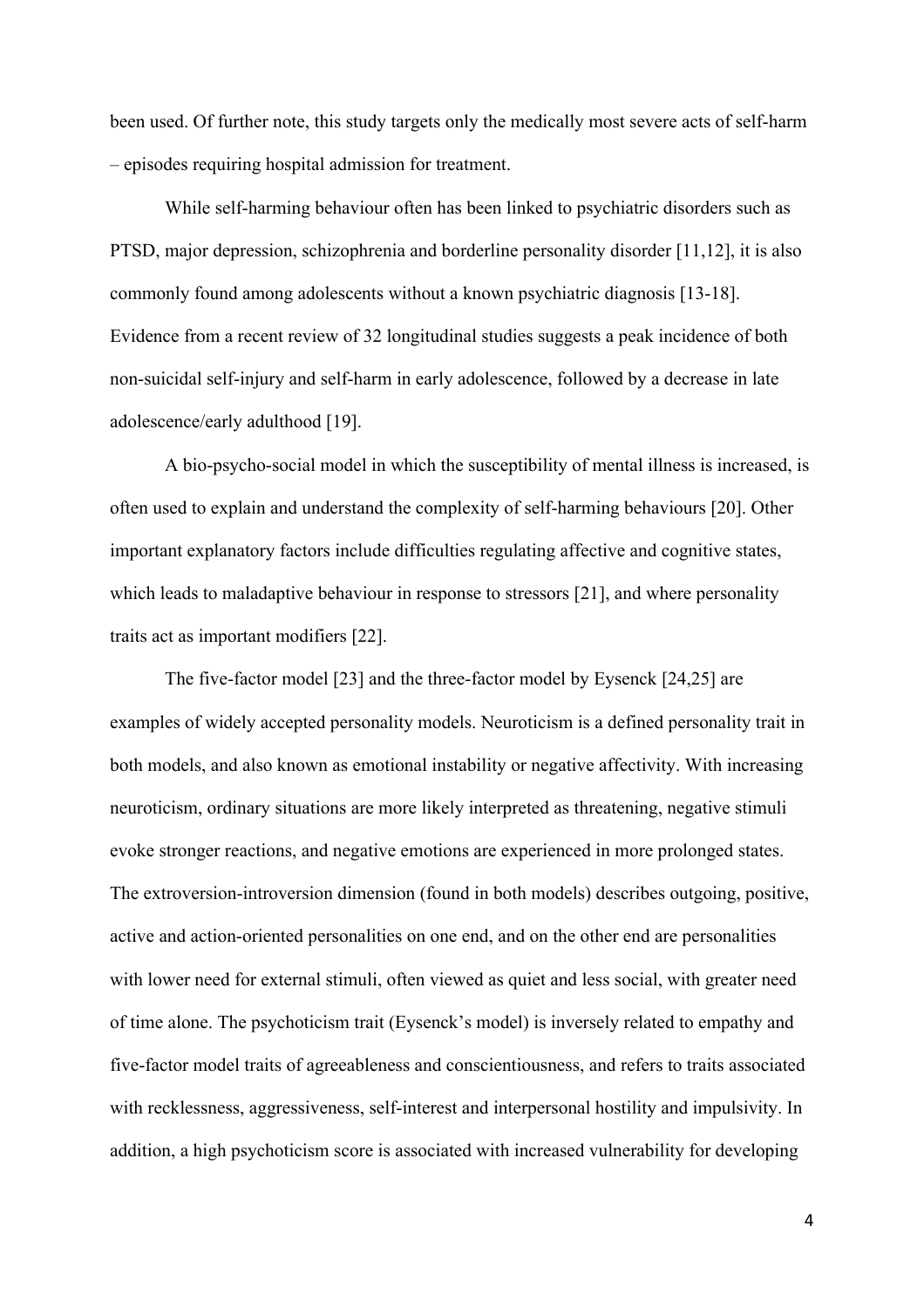psychosis. A meta-analytic reliability generalization study reported adequate reliability for extroversion and neuroticism scale scores, while psychoticism scale scores often had poorer reliability [26].

Hitherto, differences in personality conceptualisation, accompanied by a similar diversity of personality models used, have complicated attempts to delineate the specific contribution to risk of self-harming behaviour. Neuroticism, openness to experience [27], impulsivity [28] and aggression [29] have been linked to non-suicidal self-injury. Both neuroticism and extroversion might be related to suicidal ideation [30], and neuroticism, hopelessness, and, to a lesser extent, extroversion, have been classified as potentially useful traits in screening for risk of suicidal behaviours [22]. Only a few studies have examined the relationship between personality traits and self-harming behaviour (e.g. suicide attempts) within a prospective design. In a birth cohort of more than 1000 young adults from New Zealand, high neuroticism and novelty seeking and low self-esteem in early adolescence were associated with suicidal ideation and suicide attempts [31,32]. Further, biased cognitive style and depressive symptoms were associated with non-suicidal self-injury over 2½ years followup in a community study of 97 American youth aged 11-14 at baseline [33].

Self-esteem is closely related to affective disorder, and depression in particular. In a large meta-analysis, authors concluded that low self-esteem increased the vulnerability for developing depression, but that the relationship between low self-esteem and anxiety was more balanced and bidirectional [34]. Like personality, self-esteem is partially influenced by genetics, as they are both probably rooted in earlier temperamental characteristics [35]. Selfesteem is not considered a personality trait per se, but is related to and may influence other personality traits [35]. In addition to increased risk of self-harm via anxiety and depression, low self-esteem has also been linked to the development [36], presence [37] and repetition [38] of self-harming behaviours, though the effect magnitude has been debated [39].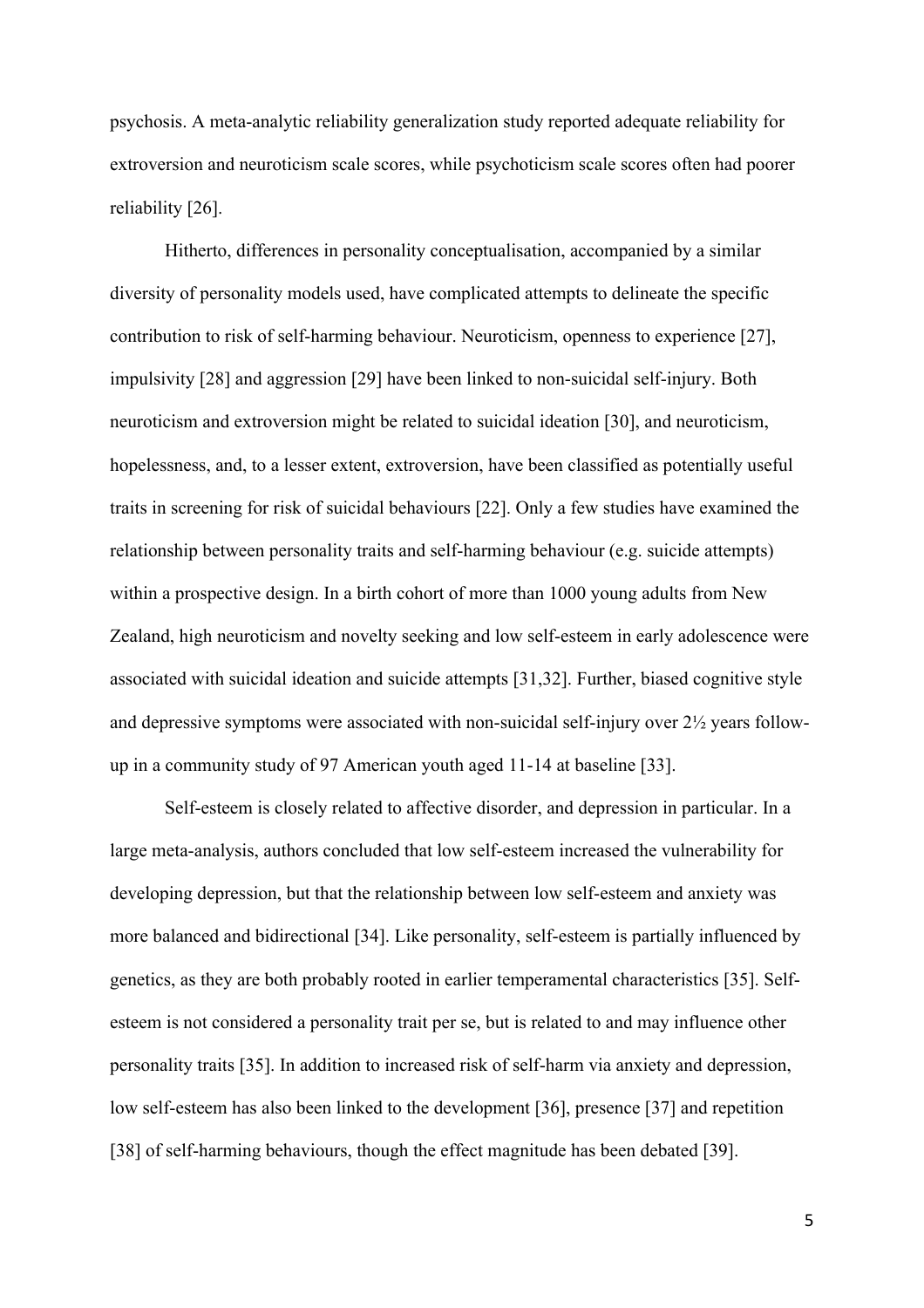More longitudinal studies within community populations are required to further reveal how personality plays a part in mechanisms underlying self-harming behaviour. Against this backdrop, we aimed at contributing in filling this gap by exploring associations between indicators of personality traits and self-esteem and later self-harm hospitalisation, in a prospective follow-up of 8965 adolescents that participated in the Norwegian populationbased Young-HUNT1 Study.

# Method

### **Study population and setting**

All adolescents between 13 and 19 years of age ( $n = 10202$ ) living in Nord-Trøndelag County, Norway, were in 1995-97 invited to participate in Young-HUNT1 [40]. The majority of participants completed the study questionnaire at school in a test-like setting. Absentees because of illness or other reasons were invited to participate when they returned to school, or were mailed the questionnaire for completion at home. A total of 8983 adolescents (88%) returned the study questionnaire. Trained nurses performed a clinical examination (e.g. blood pressure, height, weight) of participants within one month after the questionnaire was completed.



#### **Fig.1 Flow diagram of participant selection process**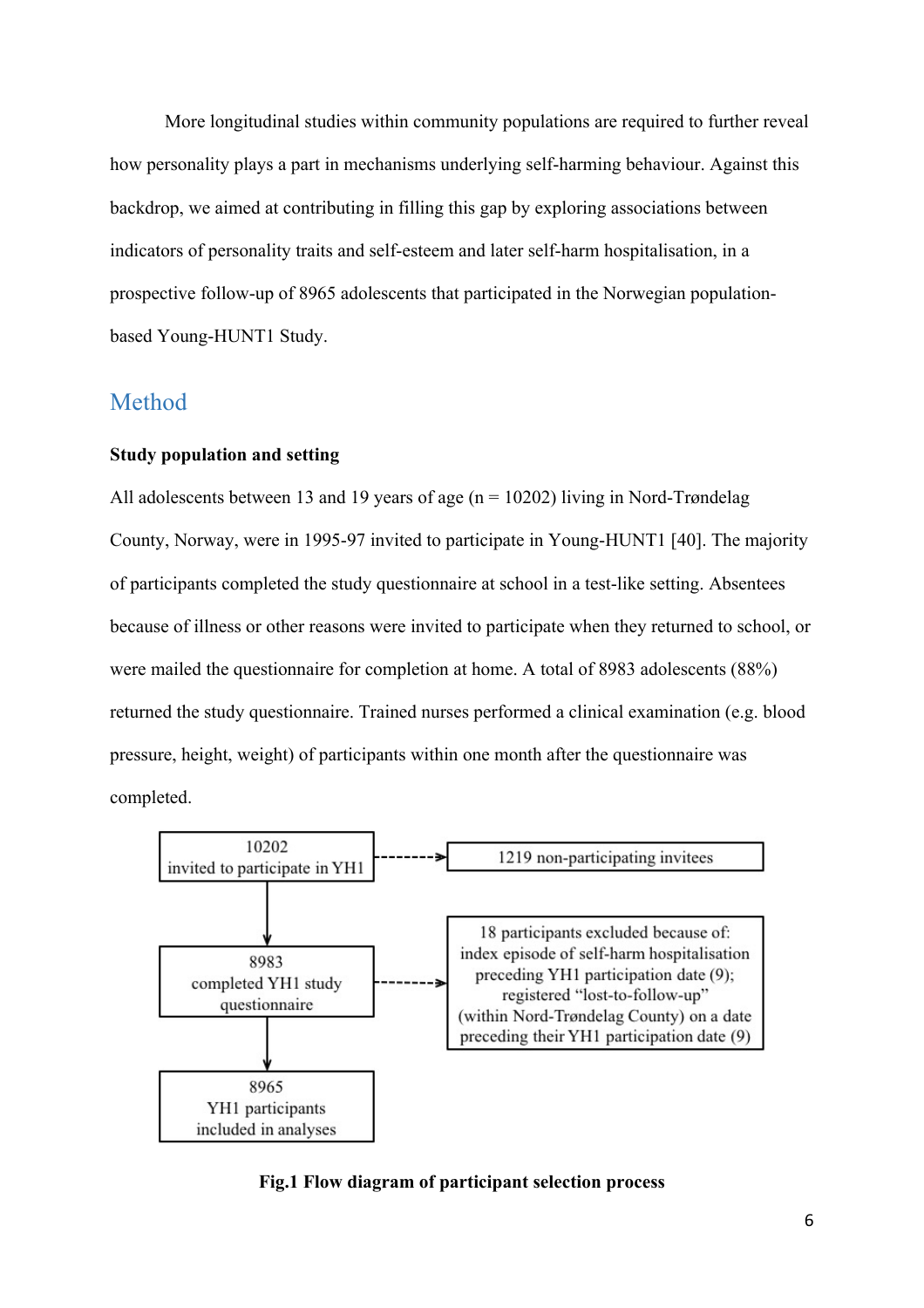We excluded nine participants because they experienced their first self-harm hospitalisation episode before they participated in Young-HUNT1. An additional nine participants were excluded because they were registered as lost to follow-up within Nord-Trøndelag before Young-HUNT1 participation. The remaining cohort analysed in the current study consisted of 8965 adolescents.

All Young-HUNT1 participants gave written informed consent to use the data for medical research, and an additional parental consent was obtained for participants under 16 years of age. The current study was approved by the Regional Committee for Medical and Health Research Ethics (2010/1924-3).

#### **Measurements**

#### *Self-harm hospitalisation*

A detailed description of the extraction of outcome data from hospital-based patient records has been previously reported [41]. The main outcome in the present study was defined as the first self-harm related hospital admission a Young-HUNT1 participant experienced, at one of the two hospitals in the catchment area of the study population. We utilised patient administrative system data to identify everyone within the age-range of possible participants in Young-HUNT1. Then, we included all acute hospitalisations from 1 January 1995 to 31 December 2010 in a comprehensive search for self-harm hospitalisation episodes. All searchpositive episodes were controlled by manual inspection of the relevant patient record entry. Unintended accidents or injuries, and cases with no or uncertain intention of self-harm or attempted suicide were not included as self-harm hospitalisation episodes.

## *Adolescent personality and self-esteem*

Eighteen items from the Eysenck Personality Questionnaire (EPQ) [25,42] were included in the Young-HUNT1 questionnaire. Wording was slightly modified from the original version to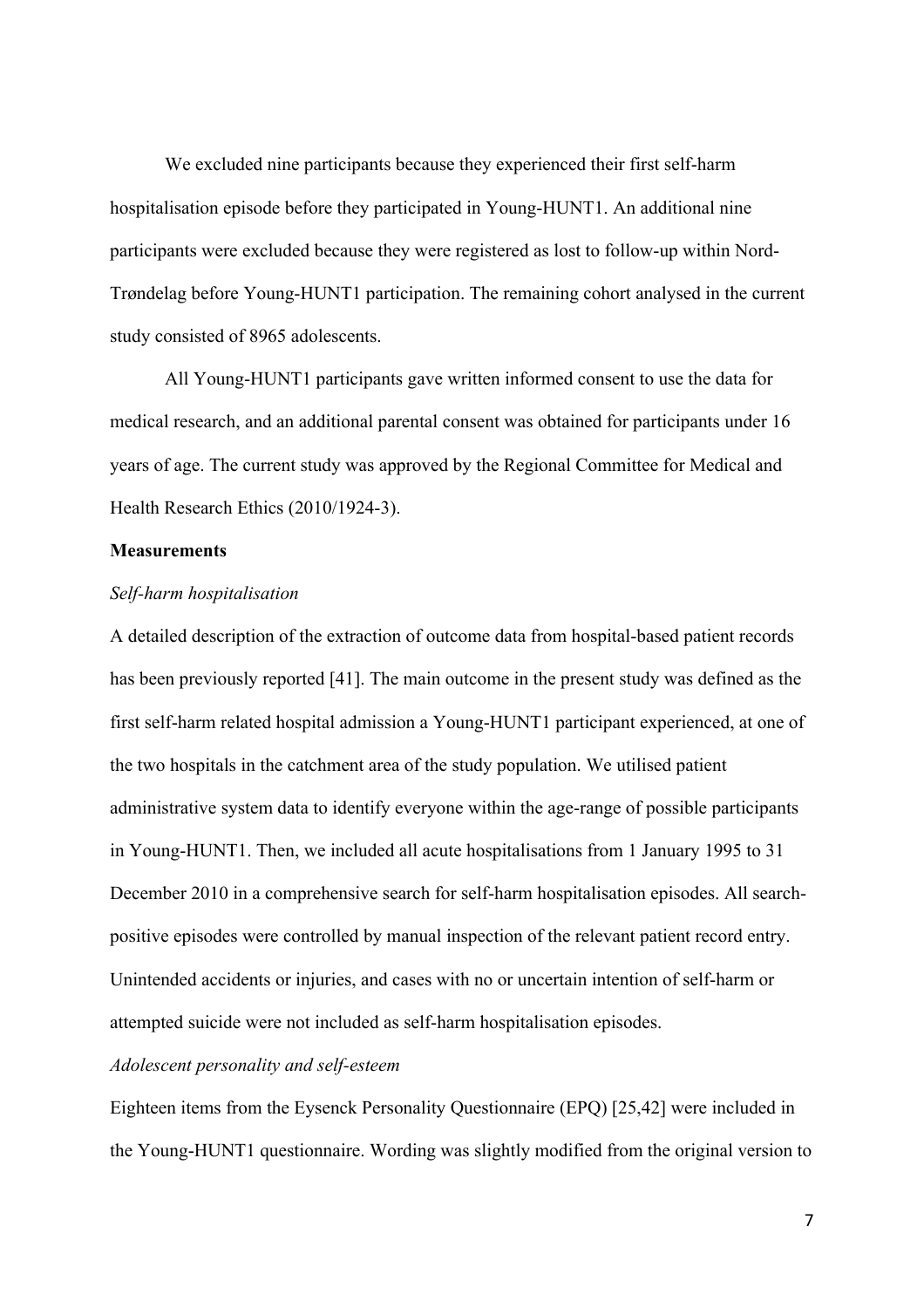better suit the youngest participants. The personality traits assessed are extroversionintroversion (item example: "Are you a relatively lively person?"), neuroticism (item example: "Are your feelings easily hurt?") and psychoticism (item example: "Do you like to tease people even though it may hurt them?"), with six items for each dimension. Participants received one point for each positive response with a maximal score of six per sub-scale, and higher scores indicated higher trait exposure. Cronbach's alphas in our data material were extroversion =  $0.60$ , neuroticism =  $0.65$  and psychoticism =  $0.34$ .

Self-esteem was assessed with a four-item version of the Rosenberg Self-Esteem Scale [43]. A Norwegian version was previously validated in an adolescent sample [44], and the four-item version correlation to the original version is estimated at 0.95, with an alpha reliability at 0.78 [45]. Two positive ("I take a positive attitude toward myself" and "I feel that I am a person of worth, at least on an equal plane with others") and two negative ("I certainly feel useless at times" and "I feel I do not have much to be proud of") statements were rated on a four-point Likert scale. Responses to negative statements were reversed, and all responses were summed to a total score (0-12, higher score indicating higher self-esteem) used in the analyses as a categorical variable.

### *Covariates and demographic characteristics*

In addition to age, we adjusted for the potentially confounding effect of gender and socioeconomic status on the associations between self-esteem and personality traits, and selfharm hospitalisation. Statistics Norway registered the highest completed educational level for Young-HUNT1 participants' parents, on 1 October the year each participant turned 16 years old. We designated parental educational level as proxy for socioeconomic status, categorized education level as primary, intermediate or tertiary, and included this as a covariate in the adjusted regression models.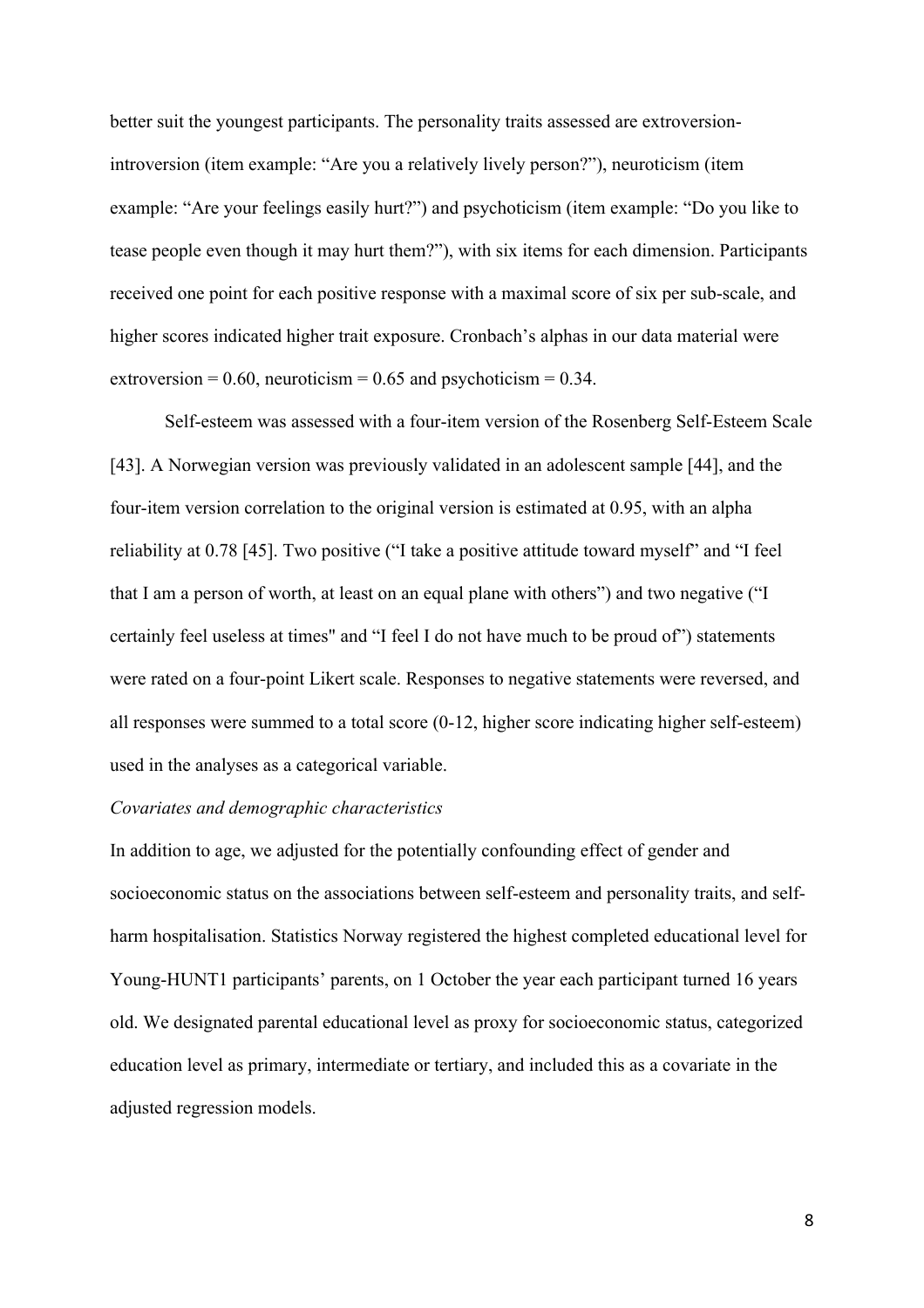In an additional regression model, we also adjusted for alcohol use and symptoms of anxiety and depression. These variables could exist on a causal pathway between personality traits and self-harm, and should accordingly be considered mediating factors. Additionally, we cannot rule out the possibility that responders' mood and alcohol use have influenced their responses to personality variables while simultaneously influencing risk of self-harm hospitalisation. If this is the case, anxiety and depression symptoms and alcohol use should be considered confounders. Symptoms of anxiety and depression the two previous weeks before attending Young-HUNT1 were assessed with a brief version of Hopkins Symptom Checklist (SCL-5) [46]. As described more detailed in a previous paper [47], participants scoring above the chosen cut-off (set at 2.0 on a 1-4 scale) were considered having caseness symptoms of anxiety and depression. In line with previous studies on this cohort [48], adolescent alcohol use was categorized as high or low, according to whether or not participants reported to have been drunk more than 10 times.

#### **Statistical analyses**

All data were analysed using Stata version 12 for Mac [49]. We estimated hazard ratios (HR) by applying Cox proportional hazard regression analyses, and used attained age as time axis. We defined the follow-up period as starting on the day each participant completed the Young-HUNT1 questionnaire, and ending with the first occurring of the following alternatives: they experienced their first self-harm hospitalisation; they moved out of Nord-Trøndelag County or were otherwise lost to within-county follow-up; they died; or the date 31 December 2010 was reached. The average follow-up time was 11.9 years. Hazard ratios (HR) were reported with 95 % confidence intervals (95 % CI).

## **Results**

Table 1 presents the main characteristics of the total study sample at baseline. In the self-harm hospitalisation group, the number of men ( $n = 26$ ) was less than half that of women ( $n = 63$ ).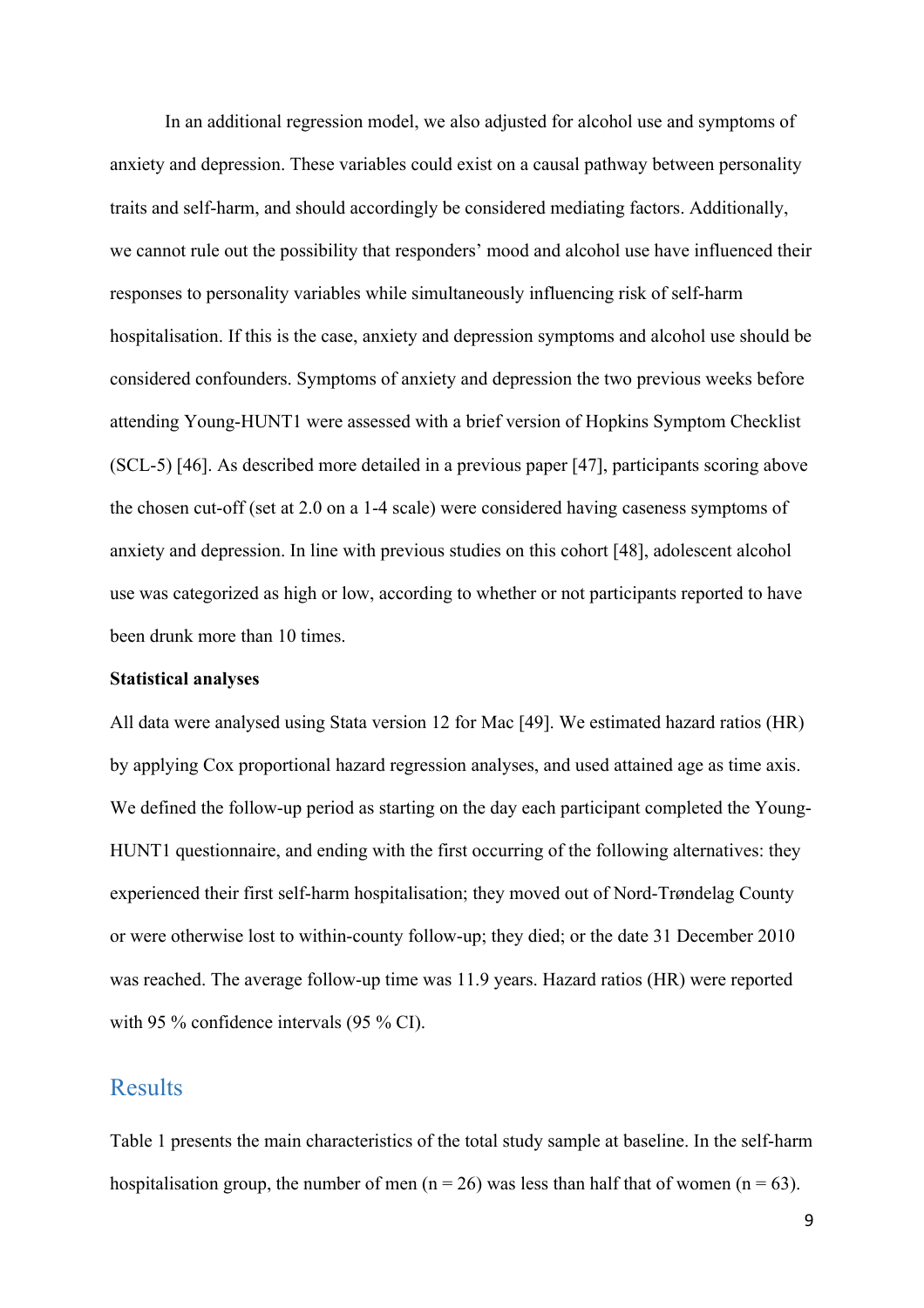Self-poisoning was the most common method used (81% of all patients;  $n = 72$ ), both among males (69 % of male patients;  $n = 18$ ) and females (86 % of female patients;  $n = 54$ ). For selfcutting - the second-most common method (15 % of all patients; total  $n = 13$ ), a similar difference was observed (12 % of male patients;  $n = 3$ , and 16 % of female patients;  $n = 10$ ). Alcohol inebriation was more equally common across gender (54 % of female patients;  $n =$ 34, and 50 % of male patients;  $n = 13$ ). Compared to females, the relative percentage of males who used other methods than alcohol or medication self-poisoning, was three- to fourfold, but total number of patients was less than 5 in all these groups and therefore subject to higher uncertainty.

Patients in the self-harm hospitalisation group had higher levels of psychoticism and neuroticism in adolescence, and lower level of extroversion than the other participants. Mean total self-esteem score was also lower in the self-harm hospitalisation group. There were no substantial differences in alcohol use, but percentwise distribution of caseness symptoms of anxiety and depression was three times higher in the self-harm hospitalisation group.

### **(Insert Table 1)**

Table 2 presents crude and adjusted self-harm hospitalisation HRs for all personality trait and self-esteem indices, including single trait items. Initial adjustments for the potential confounding effect of gender and socioeconomic status generated minor changes to most effect estimates, but larger changes to some psychoticism items. Total scores on neuroticism and psychoticism trait subscales were substantially associated with adjusted self-harm hospitalisation risk. However, both subscale effect estimates were markedly attenuated with additional adjustments for a possible confounding or mediating effect of anxiety and depression symptoms and alcohol use. Neuroticism HR was reduced from 1.29 to 1.13, and corresponding reduction for psychoticism HR was 1.30 to 1.07. Total score on the extroversion subscale demonstrated a moderate negative association, yet much of this effect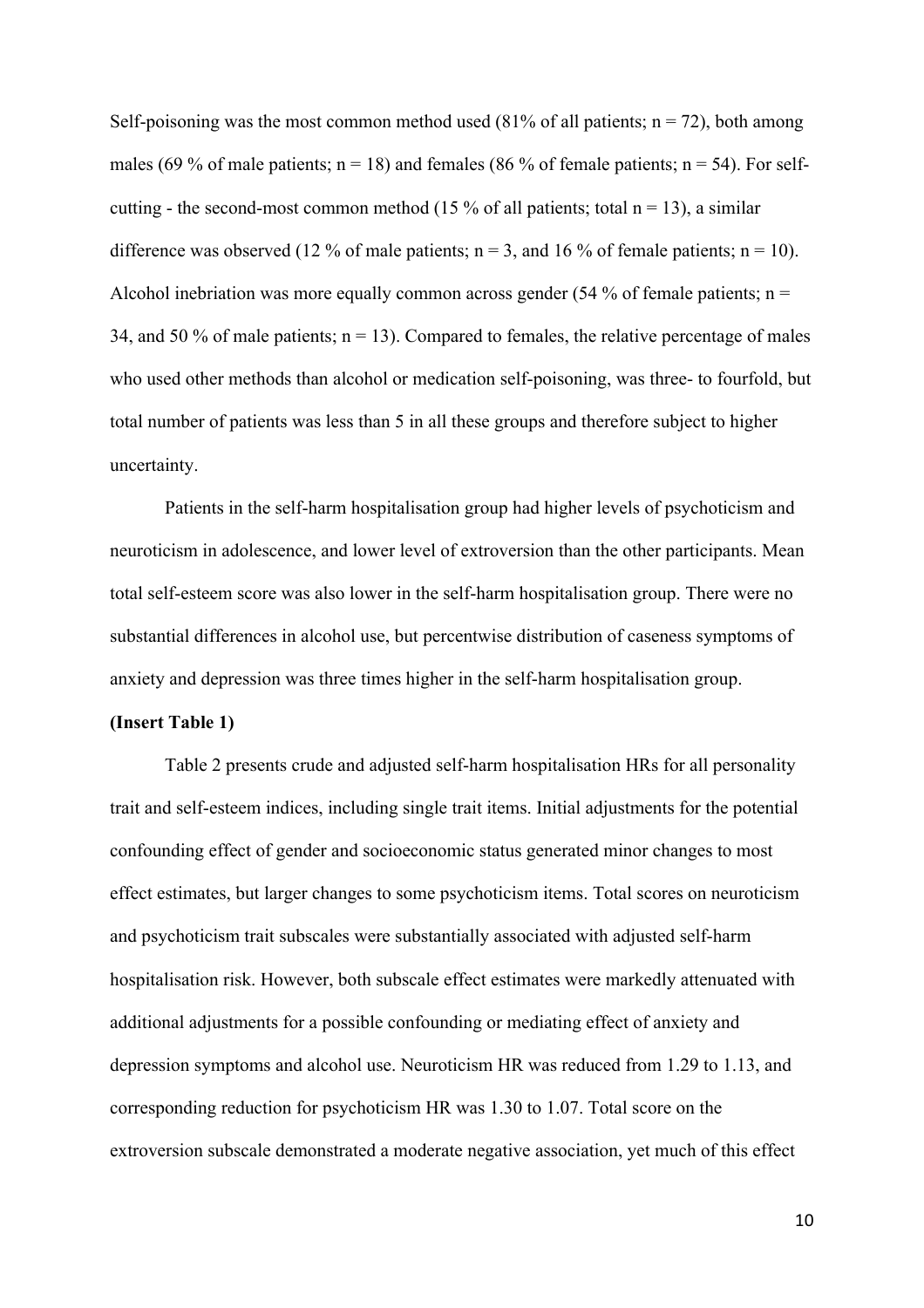disappeared with adjustments for anxiety and depression and alcohol use (HR changed from 0.89 to 0.96). Of eighteen single items, four from neuroticism, two from psychoticism, and one item from the extroversion subscale were all substantially associated with increased selfharm hospitalisation risk with adjustment for gender and socioeconomic status only. For extroversion, all items but one displayed HRs below 1.00. Usually taking the first step to make new friends was moderately associated with higher risk, as opposed to liking to meet new people, which was associated with a substantially reduced risk. With final adjustments, a considerable association appeared between one psychoticism item ("Do you like to be on time for appointments?") and self-harm hospitalisation. Total self-esteem subscale score and all four single self-esteem items were inversely related to self-harm hospitalisation, and these associations remained largely unchanged, also after final adjustments.

## **(Insert Table 2)**

## **Discussion**

The main aim of this study was to explore how personality traits and self-esteem in adolescence, as indexed with short-versions of Eysenck Personality Questionnaire and Rosenberg Self-Esteem Scale, are associated to risk of future self-harm hospitalisation. In this long-term follow-up study of 8965 Norwegian adolescents, and in accordance with recent meta-analysis results [50], our findings indicated that neurotic type personality in adolescence is a risk factor for young adult self-harm hospitalisation. We also demonstrated a similar, yet somewhat weaker association for psychoticism trait. Hazard ratios were attenuated in the final adjusted analyses, suggesting that symptoms of anxiety and depression explain much of the elevated risk associated with these personality traits. Keeping in mind that low self-esteem seems to predict later depression [34], we might have expected a corresponding attenuation for the association between self-esteem and self-harm. High self-esteem was indeed associated with substantially reduced self-harm hospitalisation risk, yet the association was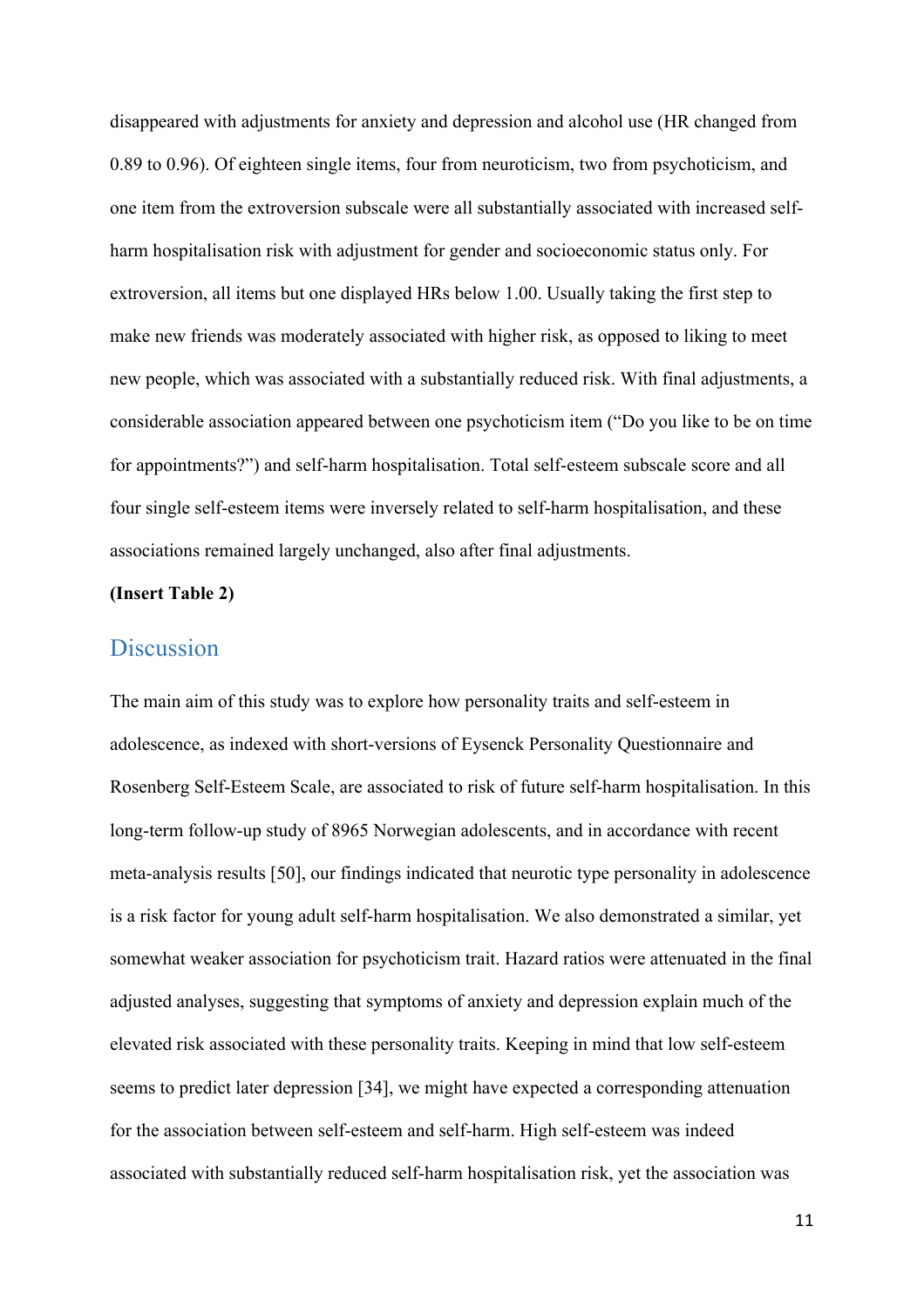largely independent of adjustments. There was a tendency for reduced risk associated with the trait extroversion, but we could not leave out chance as a possible explanation. Furthermore, much of this association seemed to be explained by anxiety and depression symptoms or alcohol use.

#### *Personality traits, self-esteem and self-harm hospitalisation risk*

Available evidence indicates a strong association between neuroticism, anxiety and depression [51], and the latter are well-known associates to increased risk of self-harm and suicide [52,53]. Neuroticism and internalising personality traits are also probably important predisposing and perpetuating factors for insomnia [54], known to be associated with selfharm and suicide [55,41]. Disrupted sleep has the potential to influence problem-solving abilities and impulsive/aggressive behaviour negatively directly, and can also act via pathways mediating effects of anxiety and depression. In a study of Belgian adolescents, negative affectivity and lack of effortful control (how one regulates attention and behaviour) was related to non-suicidal self-injury [56]. Neuroticism in adolescence may precede later psychotic symptoms [57], which in turn predicted non-suicidal self-injury and suicide attempts in a sample of Australian adolescents [58]. Moreover, neuroticism and extroversion in American undergraduate students were both associated with suicide ideation, thwarted belongingness and perceived burdensomeness [30]. Together, these findings indicate that people with personalities characterized by high neuroticism are vulnerable to stress, likely to exaggerate negative aspects of everyday situations and to identify and magnify threats in general [59], as well as having an increased likelihood of adopting maladaptive responses to stressors.

In our final regression model, adjustments for anxiety and depression (and alcohol use) attenuated a majority of the associations found. Though many studies come to similar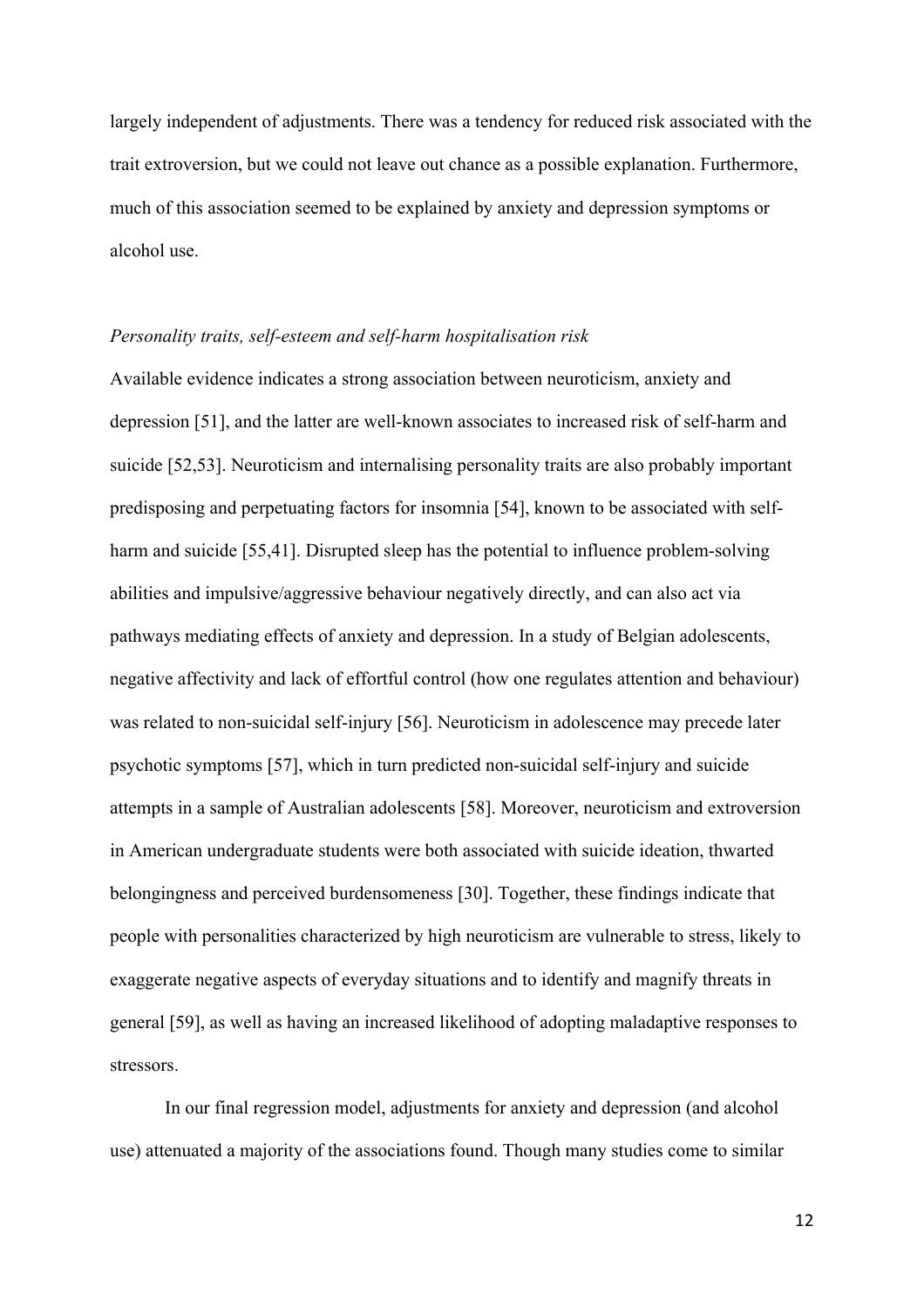conclusions, findings diverge and the association is not without opposition. For example, no differences in temperament factors were found among adolescent girls with and without selfinjurious behaviour [60]. Nevertheless, it remains uncertain whether the attenuation is a result of confounding or mediating effects, probably because both alternatives are relevant. Results from a comprehensive review indicate that personality traits, and neuroticism in particular, predict future onset and course of depression, but also that clinical state (e.g. depression) influence reports of neuroticism trait [61].

In sum, we argue in favour of a clear relationship between neuroticism in adolescence and later self-harm, probably through pathways that also include anxiety and depression.

Our results suggest a possible link between adolescent extroversion and reduced risk for later self-harm hospitalisation. When compared to introvert personalities, extroverts are more likely to contact and talk to others. In turn, this behaviour could explain the lowered risk because more social interaction reduces the risk of loneliness, which together with other features of interpersonal difficulty is associated with self-harming behaviour and suicide [62]. Being open about one's own challenges and difficulties creates a higher likelihood of social support, and thereby reduces self-harm risk via increased chance of finding other and better ways to cope with stressors. These traits might also reduce the risk of developing anxiety and depression. Among Finnish patients with bipolar disorder  $(n = 191)$  and major depressive disorder ( $n = 358$ ), extroversion levels did not differ between patient groups, but was somewhat lower in the general population group [63]. One item capturing the social essence of extroversion ("Do you like meeting new people?") was, in our data, substantially associated with decreased self-harm hospitalisation risk in the partly adjusted regression model, yet the association almost disappeared with full adjustments. There is evidence suggesting that low extroversion may influence risk of self-harm hospitalisation by moderating the relationship between neuroticism and depression [61]. However, the literature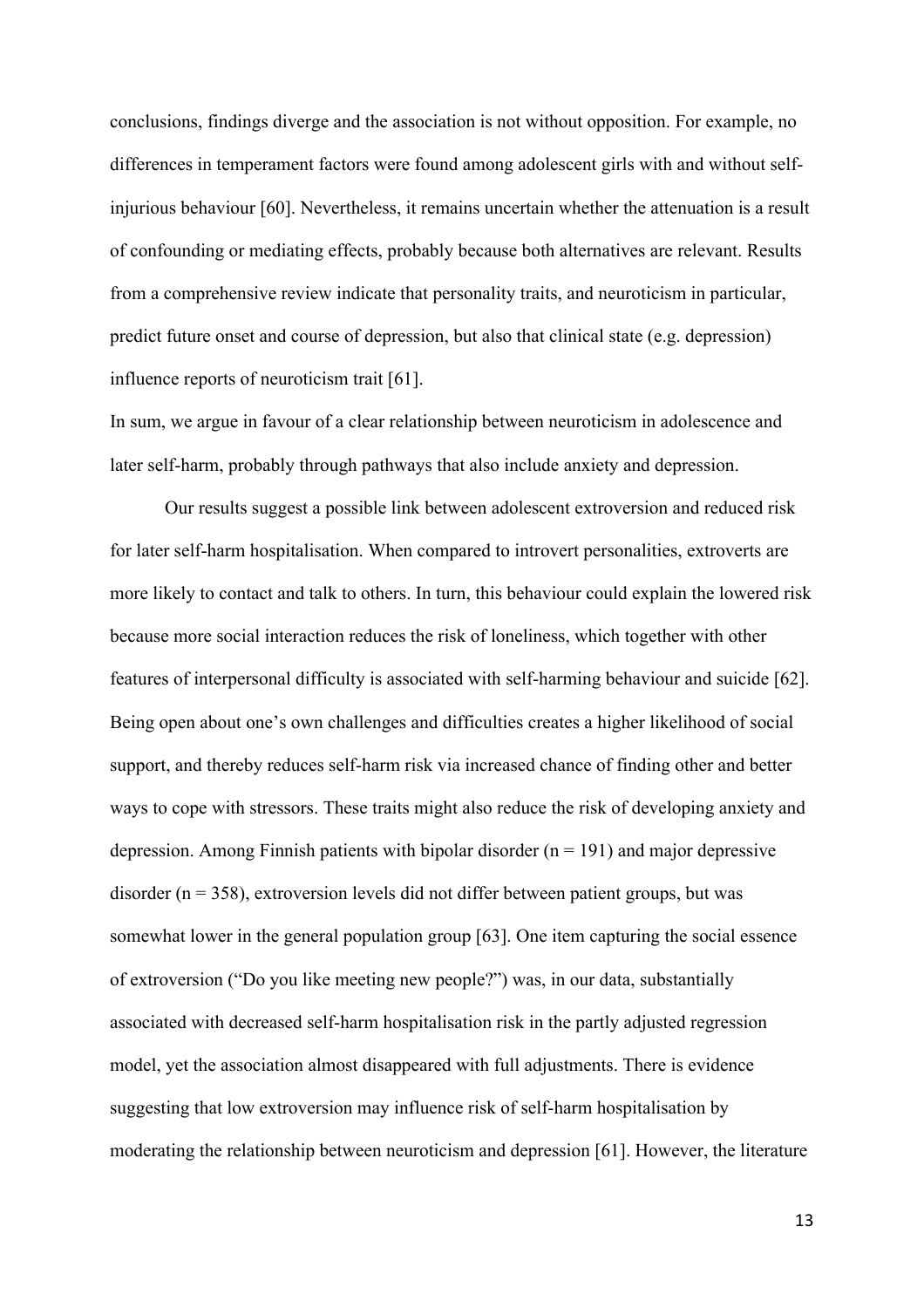is equivocal, and when assessing personality traits in 165 Swedish suicide attempters (with mean age 35.5 years, and of which 11 later died by suicide within the study follow-up time), authors found that the suicide group exhibited higher levels of extroversion [64].

Psychoticism taps into facets of personality that are more strongly exhibited among people more prone to psychosis. Self-harm is often used to handle feelings of dissociation and loss of self-control, features that are typical for psychosis-like experiences. Panic attacks in adolescence have been linked to increased psychoticism in young adulthood, even after adjusting for common risk factors and psychiatric comorbidity [65]. Panic attacks may further indicate an increased vulnerability of general anxiety disorder and similar conditions. Notably, there is a considerable deficiency related to coefficient alpha values for the psychoticism subscale in Eysenck personality questionnaire. An alpha value below 0.5 indicates low internal consistency (reliability), and alpha in our study was 0.34. In EPQ-R (the revised version of Eysenck's Personality Questionnaire), the psychoticism scale included 32 items, with alpha values ranging from 0.73 to 0.81 [42]. Low alpha values may result from poor internal consistency between items, but also from a limited number of test items. Alpha value is reduced if a test is too short [66], and with only six psychoticism items in the current study, this may have led to inaccurate parameter estimates. While unfortunate, a suboptimal reliability score is partly justified by the test's authors [67]. Low alpha value may come from touching several, somewhat different personality facets than for neuroticism only, and reflect that psychoticism may be a collection of distinct and unrelated features, rather than one single entity. Our results demonstrated this multidimensionality, as some single items were moderately to strongly related to higher self-harm risk, while other items were moderately to substantially related to reduced risk. Supporters of the five-factor model have also argued that psychoticism is better described as a construction of an inverse agreeableness and conscientiousness. However, these three personality dimensions were distinctive in their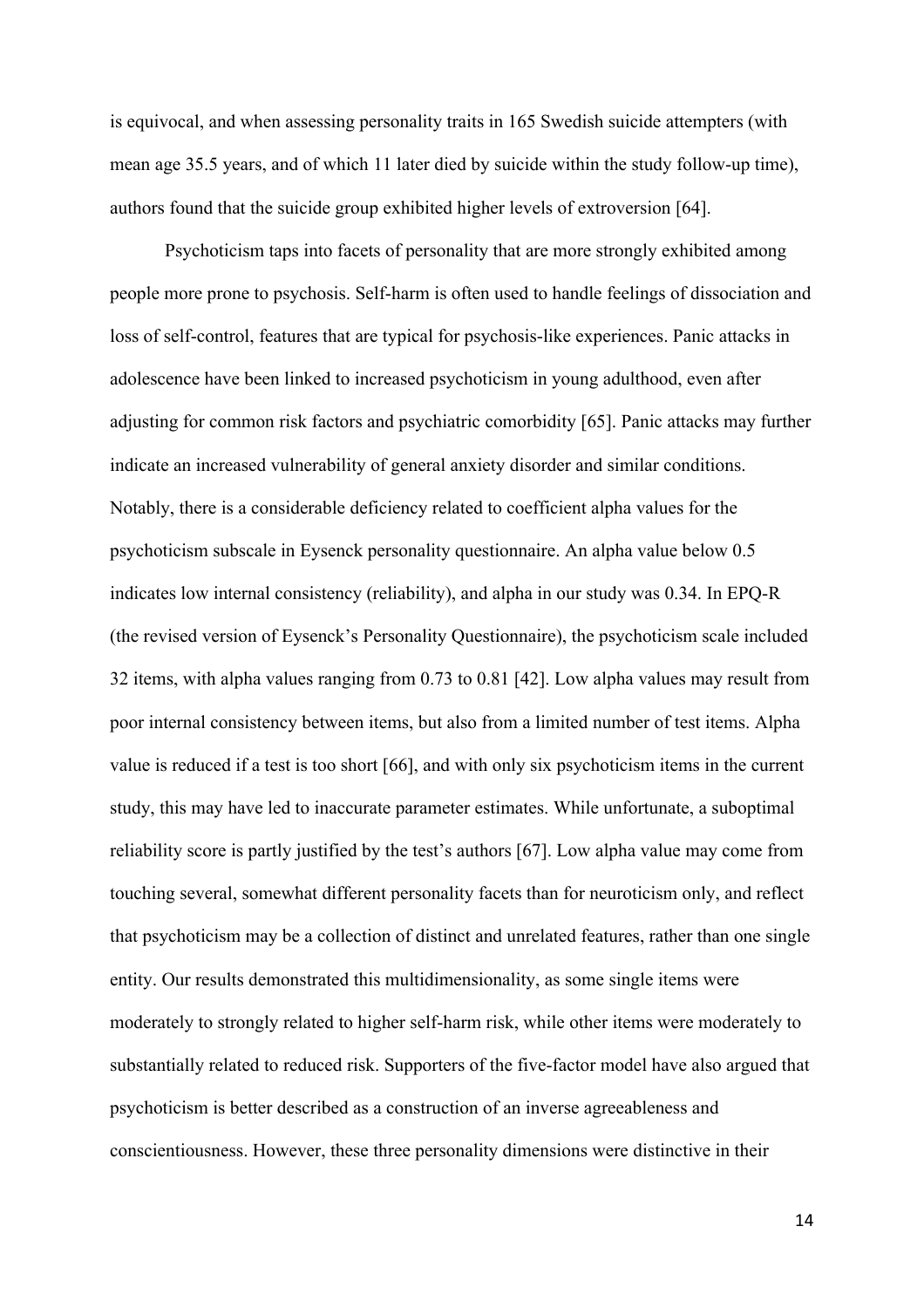ability to predict multiple outcomes in a sample of almost 800 high school students, and psychoticism explained unique variance over-and-above that explained by agreeableness and conscientiousness [68]. Either way, results regarding the psychoticism trait need to be interpreted cautiously.

High self-esteem was associated with reduced risk of self-harm hospitalisation, and the effect size was largely unaltered by adjustments. This is consistent with previous reports [32,69,62], and demonstrates the difference between self-esteem and personality traits. Low self-esteem may affect self-harm risk via at least two different paths: by reducing problemsolving skills, and by increasing depression and hopelessness [70]. However, there is an important difference between co-occurrence and causal effect, and the previously established notion of self-esteem as a reliable predictor of later adverse outcomes has been challenged [39]. High self-esteem falls into the main resilience category "individual factors" (accompanied by "family support" and "supportive external social networks") [71]. There might also be a difference in how self-esteem modifies the vulnerability and resilience to suicidal ideation and suicide attempts, as it was related to suicidal ideation, but not suicide attempts in a longitudinal birth cohort study from New Zealand [32]. Moreover, among almost 2000 Australian adolescents, low self-esteem predicted onset of non-suicidal selfinjury, and served as mediator between attachment anxiety and non-suicidal self-injury; and high self-esteem predicted cessation [72]. Thus, it seems that self-esteem might predict nonsuicidal self-injury but not self-poisoning and suicide attempts, which also underscore the difference between these behaviours. Facilitating and helping adolescents to further develop a sense of mastery in school and other arenas would likely increase their self-esteem and thus self-harm resilience [73].

#### *Strengths and limitations*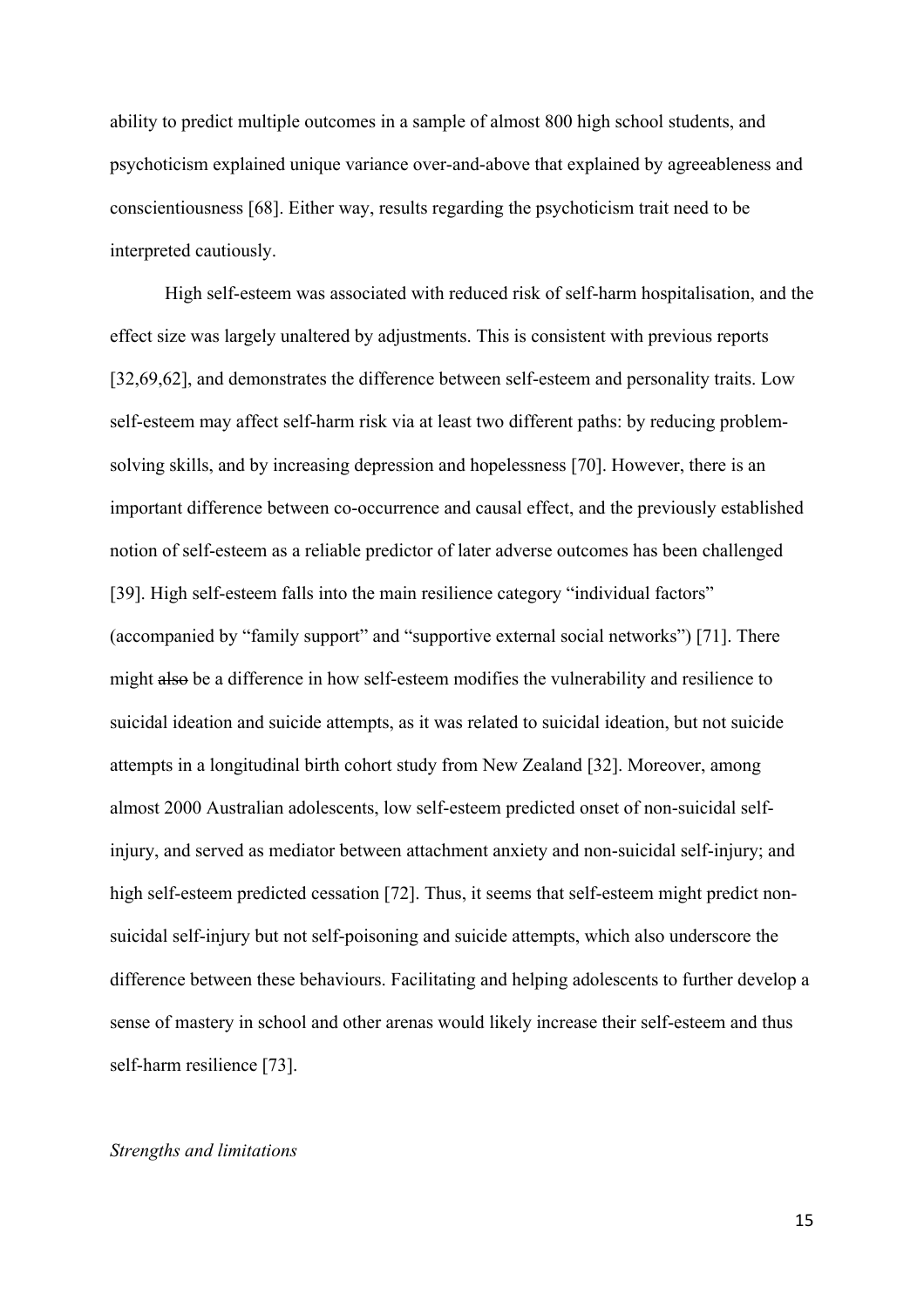The present study has several strengths. First and foremost, in a region where inhabitants are demographically comparable to the Norwegian population in general, almost 90 % of all adolescents participated in a population survey providing a wide range of background data. Moreover, information about outcome episodes of self-harm hospitalisations are validated, manually extracted data, collected from hospital record entries for all patients. Together, these data produced up to 15 years of follow-up through adolescence and young adulthood, with a high positive prediction value and low misclassification bias based on the efforts invested in endpoint registration ascertainment.

Nevertheless, our findings must also be interpreted in light of several limitations. To begin with, baseline data were only measured once. Although personality traits are considered relatively stable, some of these factors may have fluctuated during follow-up period. Repeated measures of exposure variables would have been preferable, and should be aimed for in future cohort studies. In addition, as baseline data were self-reported, there could be some misclassification of personality traits. However, self-report is commonly used, and for practical reasons the only feasible method, in surveys of this magnitude. Given the prospective design of our study, misclassification is likely to be non-differential and provide more conservative estimates. Except for people living in larger cities, our study population is representative for most of the adolescent population in Norway. Reported results are still not generalizable for all self-harm variants, as this study included only those whose self-harm episodes required hospital admission for proper treatment. However, this objective assessment minimizes misclassification and can simultaneously be considered a strength of the study. Even though the sample of self-harm hospitalisation consists of 89 patients, statistical power might be too low to detect some of the potentially clinical important associations in the current study. Some participants moved out of the county (e.g. for higher education), and outcome data on these were unavailable. The likelihood of people receiving hospital care and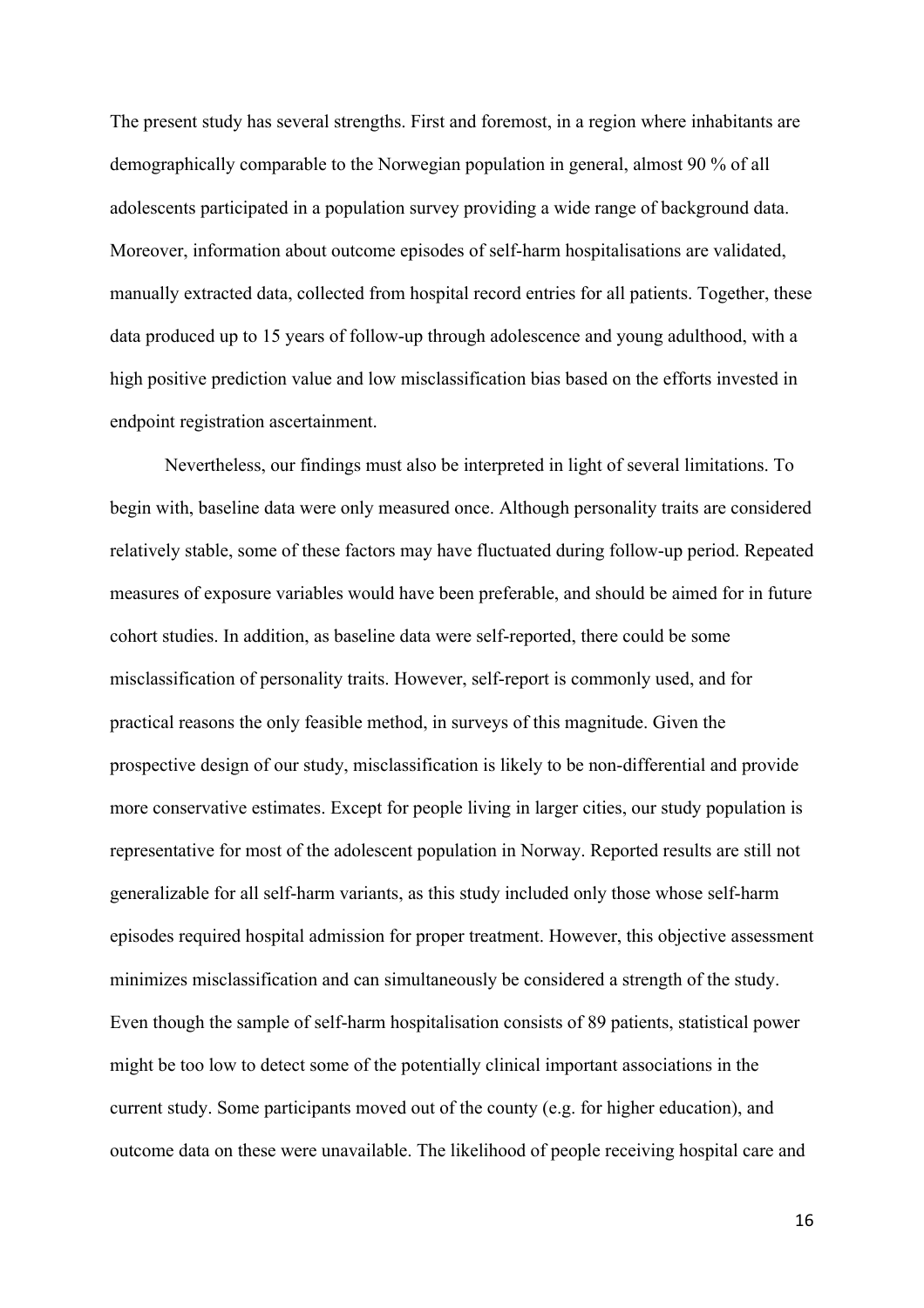admission at all may be inversely related to travel distances in remote, rural areas of Nord-Trøndelag, which might have reduced the precision of the results.

# Conclusion

We have demonstrated the importance of a personality assessment among adolescents and young adults at risk of developing severe self-harming behaviour. Personality traits greatly influence cognition, coping mechanisms and behaviour, especially when handling crises. As personality is a more stable construct than temporary affective states, personality traits therefore have the potential to provide more reliable, predictive information than other state psychological symptoms and mental disorders alone. Our findings imply that neuroticism and psychoticism may function as important risk factors for future self-harm hospitalisation, and that high self-esteem serves as a protective factor. Brief assessments of personality and selfesteem can be included as an addition to standard suicidal risk assessment, and this may aid educational and health care systems in their endeavour to target preventive measures and interventions among adolescents.

# Ethical standards and conflict of interests

This study was approved by the Regional Committee for Medical and Health Research Ethics (2010/1924-3). All participants gave written informed consent to use Young-HUNT1 data in medical research, including a parental consent for participants younger than 16 years. On behalf of all authors, the corresponding author states that there is no conflict of interest.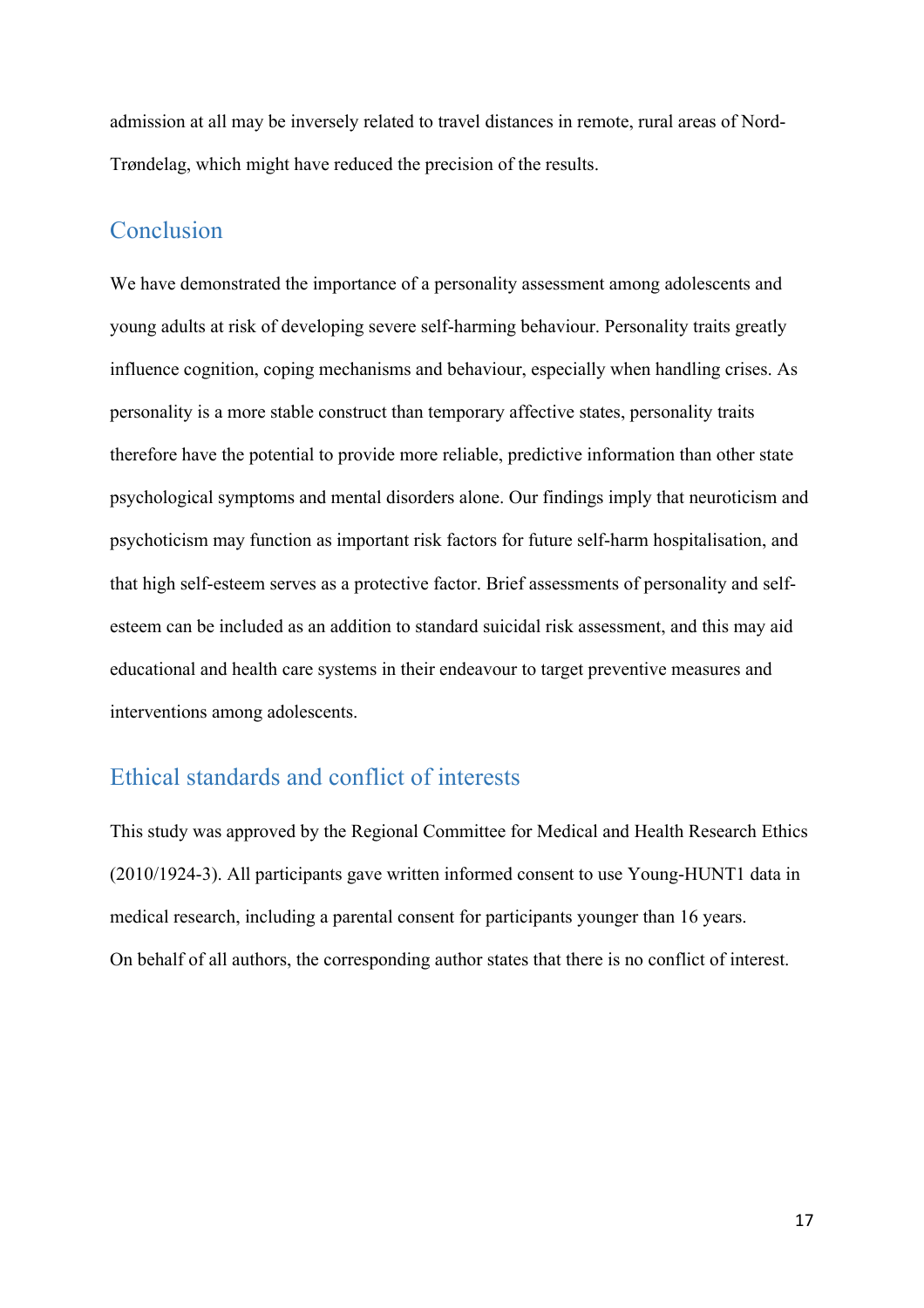## References

1. Hawton K, Harriss L, Hall S, Simkin S, Bale E, Bond A (2003) Deliberate selfharm in Oxford, 1990-2000: a time of change in patient characteristics. Psychol Med 33 (6):987-995

2. Hawton K, Witt KG, Taylor Salisbury TL, Arensman E, Gunnell D, Townsend E, van Heeringen K, Hazell P (2015) Interventions for self-harm in children and adolescents. The Cochrane database of systematic reviews (12):CD012013. doi:10.1002/14651858.CD012013

3. Hawton K, Hall S, Simkin S, Bale L, Bond A, Codd S, Stewart A (2003) Deliberate self-harm in adolescents: a study of characteristics and trends in Oxford, 1990-2000. Journal of child psychology and psychiatry, and allied disciplines 44 (8):1191-1198

4. Hawton K, Fagg J, Simkin S, Bale E, Bond A (1997) Trends in deliberate self-harm in Oxford, 1985-1995. Implications for clinical services and the prevention of suicide. Br J Psychiatry 171:556-560

5. O'Carroll PW, Berman AL, Maris RW, Moscicki EK, Tanney BL, Silverman MM (1996) Beyond the Tower of Babel: a nomenclature for suicidology. Suicide Life Threat Behav 26 (3):237-252

6. Silverman MM, Berman AL, Sanddal ND, O'Carroll P W, Joiner TE (2007) Rebuilding the tower of Babel: a revised nomenclature for the study of suicide and suicidal behaviors. Part 2: Suicide-related ideations, communications, and behaviors. Suicide Life Threat Behav 37 (3):264-277. doi:10.1521/suli.2007.37.3.264

7. Lloyd-Richardson EE, Perrine N, Dierker L, Kelley ML (2007) Characteristics and functions of non-suicidal self-injury in a community sample of adolescents. Psychol Med 37 (8):1183-1192. doi:10.1017/S003329170700027X

8. Bjärehed J, Wångby-Lundh M, Lundh L-G (2012) Nonsuicidal Self-Injury in a Community Sample of Adolescents: Subgroups, Stability, and Associations With Psychological Difficulties. Journal of Research on Adolescence 22 (4):678-693. doi:10.1111/j.1532-7795.2012.00817.x

9. Muehlenkamp JJ, Claes L, Havertape L, Plener PL (2012) International prevalence of adolescent non-suicidal self-injury and deliberate self-harm. Child and adolescent psychiatry and mental health 6:10. doi:10.1186/1753-2000-6-10

10. Kapur N, Cooper J, O'Connor RC, Hawton K (2013) Non-suicidal self-injury v. attempted suicide: new diagnosis or false dichotomy? Br J Psychiatry 202 (5):326-328. doi:10.1192/bjp.bp.112.116111

11. Singhal A, Ross J, Seminog O, Hawton K, Goldacre MJ (2014) Risk of self-harm and suicide in people with specific psychiatric and physical disorders: comparisons between disorders using English national record linkage. J R Soc Med 107 (5):194-204. doi:10.1177/0141076814522033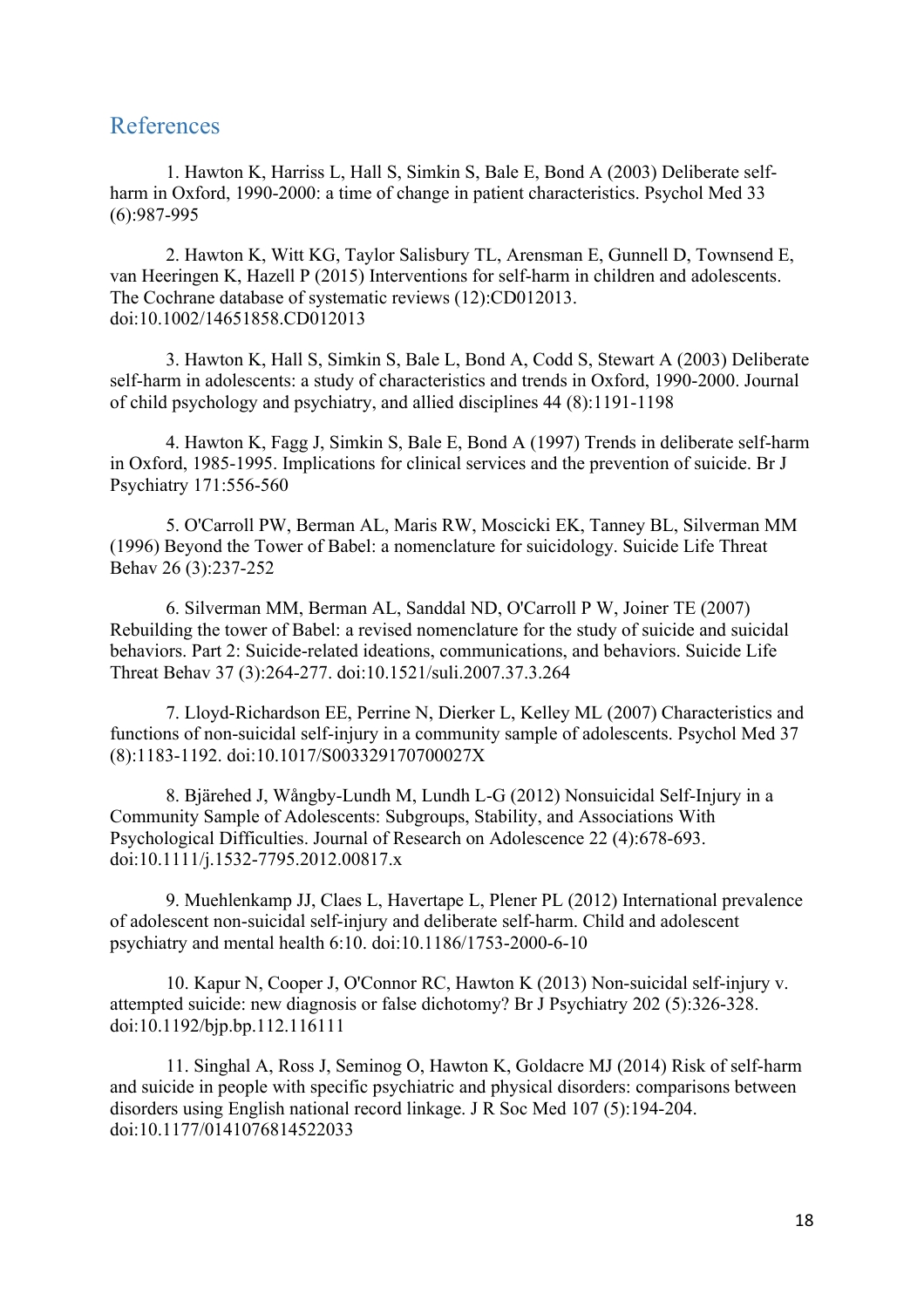12. Black DW, Blum N, Pfohl B, Hale N (2004) Suicidal behavior in borderline personality disorder: prevalence, risk factors, prediction, and prevention. J Pers Disord 18 (3):226-239. doi:10.1521/pedi.18.3.226.35445

13. Evans E, Hawton K, Rodham K, Deeks J (2005) The prevalence of suicidal phenomena in adolescents: a systematic review of population-based studies. Suicide Life Threat Behav 35 (3):239-250

14. Nada-Raja S, Skegg K, Langley J, Morrison D, Sowerby P (2004) Self-harmful behaviors in a population-based sample of young adults. Suicide Life Threat Behav 34 (2):177-186. doi:10.1521/suli.34.2.177.32781

15. Schmidtke A, Bille-Brahe U, DeLeo D, Kerkhof A, Bjerke T, Crepet P, Haring C, Hawton K, Lonnqvist J, Michel K, Pommereau X, Querejeta I, Phillipe I, Salander-Renberg E, Temesvary B, Wasserman D, Fricke S, Weinacker B, Sampaio-Faria JG (1996) Attempted suicide in Europe: rates, trends and sociodemographic characteristics of suicide attempters during the period 1989-1992. Results of the WHO/EURO Multicentre Study on Parasuicide. Acta Psychiatr Scand 93 (5):327-338

16. Wichstrom L (2009) Predictors of non-suicidal self-injury versus attempted suicide: similar or different? Arch Suicide Res 13 (2):105-122. doi:10.1080/13811110902834992

17. Matsumoto T, Imamura F (2008) Self-injury in Japanese junior and senior highschool students: Prevalence and association with substance use. Psychiatry Clin Neurosci 62 (1):123-125. doi:10.1111/j.1440-1819.2007.01783.x

18. Taliaferro LA, Muehlenkamp JJ (2015) Risk factors associated with self-injurious behavior among a national sample of undergraduate college students. J Am Coll Health 63 (1):40-48. doi:10.1080/07448481.2014.953166

19. Plener PL, Schumacher TS, Munz LM, Groschwitz RC (2015) The longitudinal course of non-suicidal self-injury and deliberate self-harm: a systematic review of the literature. Borderline Personal Disord Emot Dysregul 2:2. doi:10.1186/s40479-014-0024-3

20. Skegg K (2005) Self-harm. Lancet 366 (9495):1471-1483. doi:10.1016/S0140- 6736(05)67600-3

21. Nock MK (2010) Self-injury. Annu Rev Clin Psychol 6:339-363. doi:10.1146/annurev.clinpsy.121208.131258

22. Brezo J, Paris J, Turecki G (2006) Personality traits as correlates of suicidal ideation, suicide attempts, and suicide completions: a systematic review. Acta Psychiatr Scand 113 (3):180-206. doi:10.1111/j.1600-0447.2005.00702.x

23. McCrae RR, John OP (1992) An introduction to the five-factor model and its applications. J Pers 60 (2):175-215

24. Eysenck HJ (1992) The definition and measurement of psychoticism. Personality and Individual Differences 13 (7):757-785. doi:10.1016/0191-8869(92)90050-Y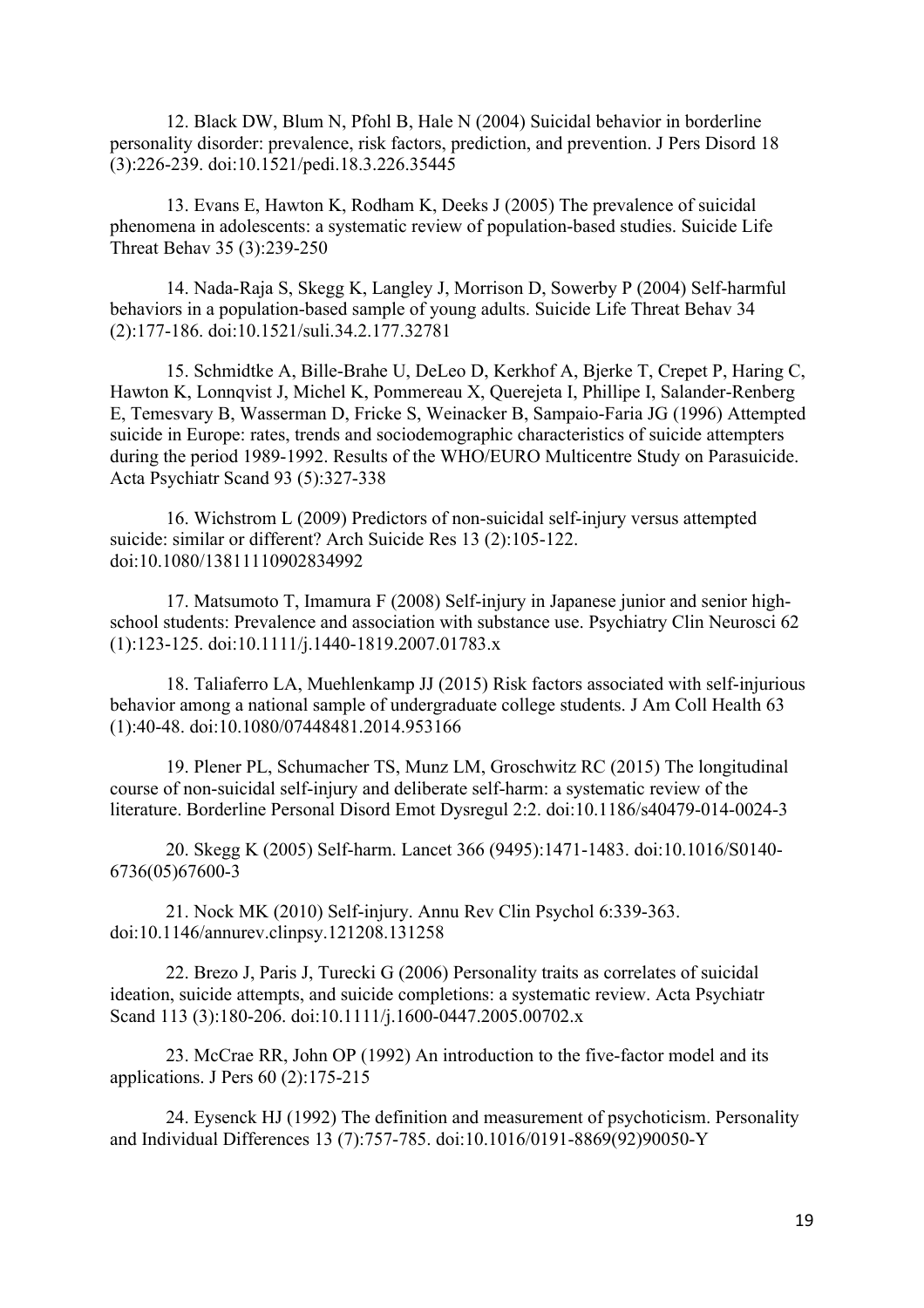25. Eysenck HJ, Eysenck SBG (1975) Manual of the Eysenck Personality Questionnaire (junior and adult). Hodder and Stoughton,

26. Caruso JC, Witkiewitz K, Belcourt-Dittloff A, Gottlieb JD (2001) Reliability of Scores from the Eysenck Personality Questionnaire: A Reliability Generalization Study. Educational and Psychological Measurement 61 (4):675-689. doi:10.1177/00131640121971437

27. Allroggen M, Kleinrahm R, Rau TA, Weninger L, Ludolph AG, Plener PL (2014) Nonsuicidal self-injury and its relation to personality traits in medical students. J Nerv Ment Dis 202 (4):300-304. doi:10.1097/NMD.0000000000000122

28. Lockwood J, Daley D, Townsend E, Sayal K (2016) Impulsivity and self-harm in adolescence: a systematic review. Eur Child Adolesc Psychiatry. doi:10.1007/s00787-016- 0915-5

29. Di Pierro R, Sarno I, Perego S, Gallucci M, Madeddu F (2012) Adolescent nonsuicidal self-injury: the effects of personality traits, family relationships and maltreatment on the presence and severity of behaviours. Eur Child Adolesc Psychiatry 21 (9):511-520. doi:10.1007/s00787-012-0289-2

30. DeShong HL, Tucker RP, O'Keefe VM, Mullins-Sweatt SN, Wingate LR (2015) Five factor model traits as a predictor of suicide ideation and interpersonal suicide risk in a college sample. Psychiatry Res 226 (1):217-223. doi:10.1016/j.psychres.2015.01.002

31. Fergusson DM, Woodward LJ, Horwood LJ (2000) Risk factors and life processes associated with the onset of suicidal behaviour during adolescence and early adulthood. Psychol Med 30 (1):23-39

32. Fergusson DM, Beautrais AL, Horwood LJ (2003) Vulnerability and resiliency to suicidal behaviours in young people. Psychol Med 33 (1):61-73

33. Hankin BL, Abela JR (2011) Nonsuicidal self-injury in adolescence: prospective rates and risk factors in a 2(1/2) year longitudinal study. Psychiatry Res 186 (1):65-70. doi:10.1016/j.psychres.2010.07.056

34. Sowislo JF, Orth U (2013) Does low self-esteem predict depression and anxiety? A meta-analysis of longitudinal studies. Psychol Bull 139 (1):213-240. doi:10.1037/a0028931

35. Robins RW, Tracy JL, Trzesniewski K, Potter J, Gosling SD (2001) Personality correlates of self-esteem. Journal of Research in Personality 35 (4):463-482

36. Hawton K, James A (2005) Suicide and deliberate self harm in young people. BMJ 330 (7496):891-894. doi:10.1136/bmj.330.7496.891

37. Ystgaard M, Reinholdt NP, Husby J, Mehlum L (2003) [Deliberate self harm in adolescents]. Tidsskr Nor Laegeforen 123 (16):2241-2245

38. O'Connor RC, Rasmussen S, Hawton K (2009) Predicting deliberate self-harm in adolescents: a six month prospective study. Suicide Life Threat Behav 39 (4):364-375. doi:10.1521/suli.2009.39.4.364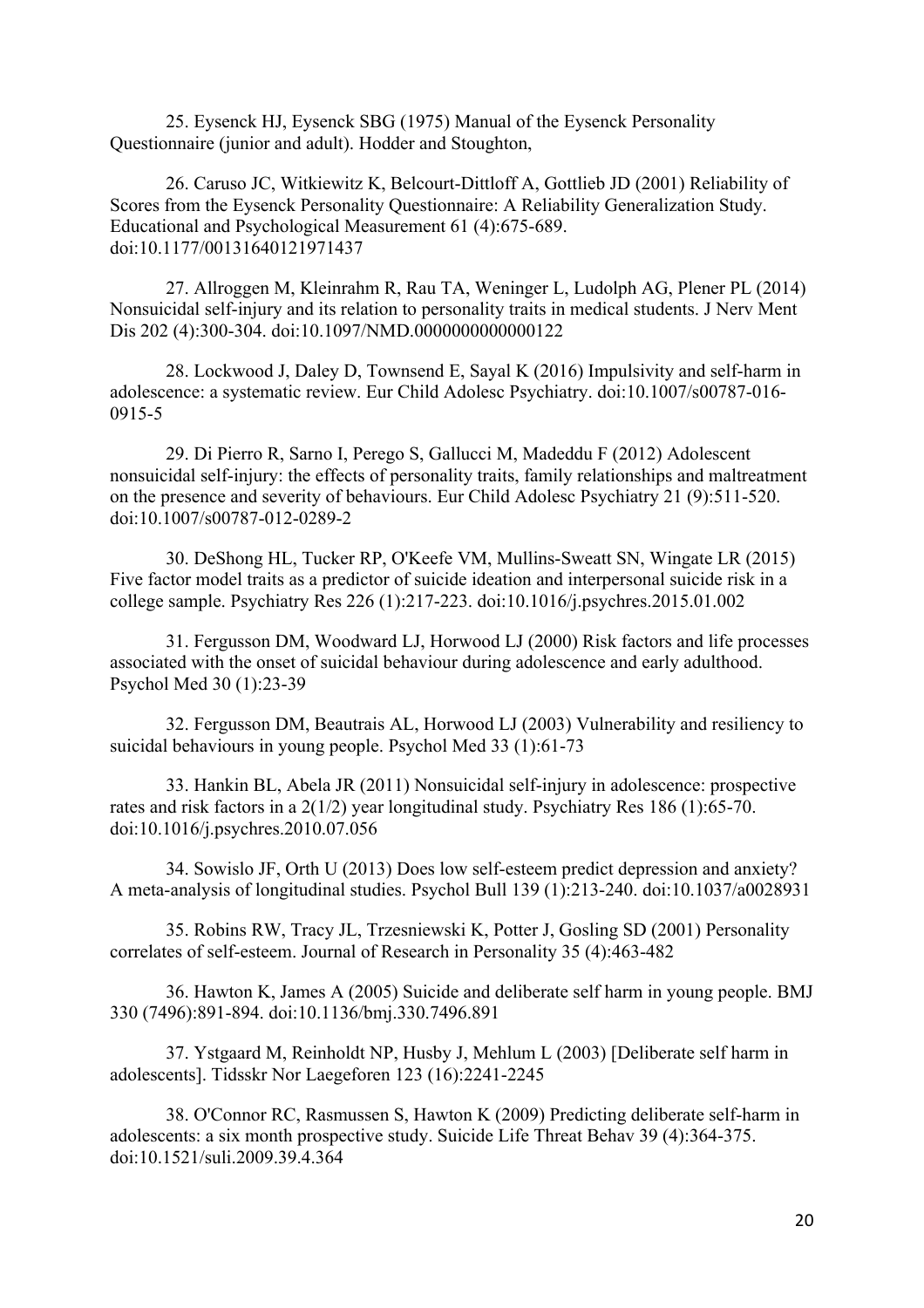39. Boden JM, Fergusson DM, Horwood LJ (2008) Does adolescent self-esteem predict later life outcomes? A test of the causal role of self-esteem. Dev Psychopathol 20 (1):319-339. doi:10.1017/S0954579408000151

40. Holmen TL, Bratberg G, Krokstad S, Langhammer A, Hveem K, Midthjell K, Heggland J, Holmen J (2014) Cohort profile of the Young-HUNT Study, Norway: a population-based study of adolescents. Int J Epidemiol 43 (2):536-544. doi:10.1093/ije/dys232

41. Junker A, Bjorngaard JH, Gunnell D, Bjerkeset O (2014) Sleep problems and hospitalization for self-harm: a 15-year follow-up of 9,000 Norwegian adolescents. The Young-HUNT Study. Sleep 37 (3):579-585. doi:10.5665/sleep.3502

42. Eysenck SBG, Eysenck HJ, Barrett P (1985) A revised version of the psychoticism scale. Personality and Individual Differences 6 (1):21-29. doi:10.1016/0191-8869(85)90026-1

43. Rosenberg M (1962) The association between self-esteem and anxiety. J Psychiatr Res 1 (2):135-152. doi:10.1016/0022-3956(62)90004-3

44. Ystgaard M (1993) Sårbar ungdom og sosial støtte: en tilnærming til forebygging av psykisk stress og selvmord. Senter for sosialt nettverk og helse,

45. Sandanger I, Sørensen T, Nordkyst p, Universitetet i O (2004) Ubevisst sjeleliv og bevisst samfunnsliv : psykisk helse i en sammenheng : festskrift til Tom Sørensen på hans 60 årsdag. Universitetet i Oslo Nordkyst psykiatri, Oslo

46. Strand BH, Dalgard OS, Tambs K, Rognerud M (2003) Measuring the mental health status of the Norwegian population: a comparison of the instruments SCL-25, SCL-10, SCL-5 and MHI-5 (SF-36). Nordic journal of psychiatry 57 (2):113-118. doi:10.1080/08039480310000932

47. Junker A, Bjorngaard JH, Bjerkeset O (2017) Adolescent health and subsequent risk of self-harm hospitalisation: a 15-year follow-up of the Young-HUNT cohort. Child and adolescent psychiatry and mental health 11:25. doi:10.1186/s13034-017-0161-8

48. Strandheim A, Holmen TL, Coombes L, Bentzen N (2009) Alcohol intoxication and mental health among adolescents--a population review of 8983 young people, 13-19 years in North-Trondelag, Norway: the Young-HUNT Study. Child and adolescent psychiatry and mental health 3 (1):18. doi:10.1186/1753-2000-3-18

49. StataCorp LLC (2016) STATA. Data Analysis and Statistical Software. http://www.stata.com/. Accessed 01.02.2017

50. Jeronimus BF, Kotov R, Riese H, Ormel J (2016) Neuroticism's prospective association with mental disorders halves after adjustment for baseline symptoms and psychiatric history, but the adjusted association hardly decays with time: a meta-analysis on 59 longitudinal/prospective studies with 443 313 participants. Psychol Med 46 (14):2883- 2906. doi:10.1017/S0033291716001653

51. Aldinger M, Stopsack M, Ulrich I, Appel K, Reinelt E, Wolff S, Grabe HJ, Lang S, Barnow S (2014) Neuroticism developmental courses--implications for depression, anxiety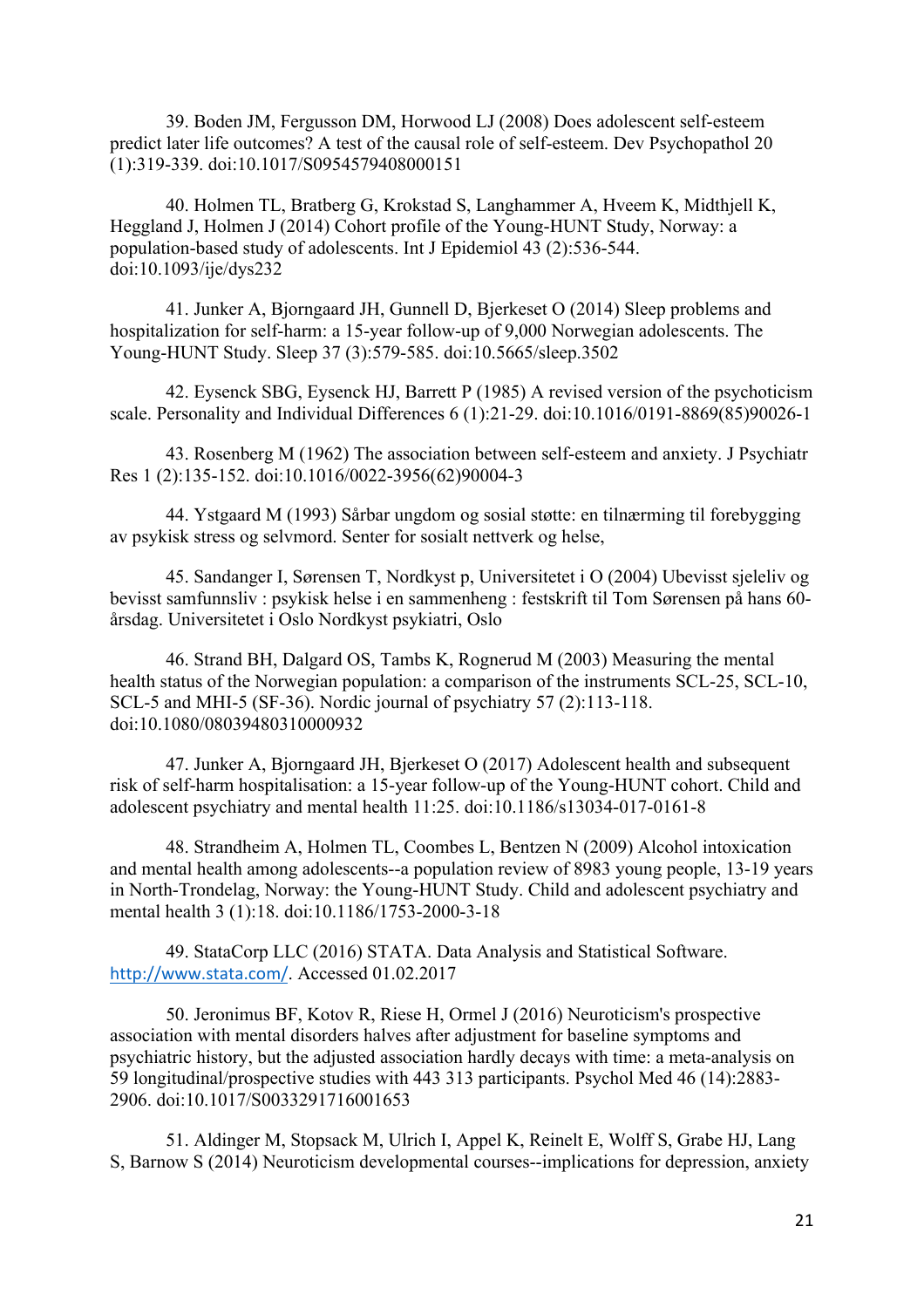and everyday emotional experience; a prospective study from adolescence to young adulthood. BMC Psychiatry 14:210. doi:10.1186/s12888-014-0210-2

52. Mykletun A, Bjerkeset O, Dewey M, Prince M, Overland S, Stewart R (2007) Anxiety, depression, and cause-specific mortality: the HUNT study. Psychosom Med 69 (4):323-331. doi:10.1097/PSY.0b013e31803cb862

53. Sareen J, Cox BJ, Afifi TO, de Graaf R, Asmundson GJ, ten Have M, Stein MB (2005) Anxiety disorders and risk for suicidal ideation and suicide attempts: a populationbased longitudinal study of adults. Arch Gen Psychiatry 62 (11):1249-1257. doi:10.1001/archpsyc.62.11.1249

54. van de Laar M, Verbeek I, Pevernagie D, Aldenkamp A, Overeem S (2010) The role of personality traits in insomnia. Sleep Med Rev 14 (1):61-68. doi:10.1016/j.smrv.2009.07.007

55. Bjorngaard JH, Bjerkeset O, Romundstad P, Gunnell D (2011) Sleeping problems and suicide in 75,000 Norwegian adults: a 20 year follow-up of the HUNT I study. Sleep 34 (9):1155-1159. doi:10.5665/SLEEP.1228

56. Baetens I, Claes L, Willem L, Muehlenkamp J, Bijttebier P (2011) The relationship between non-suicidal self-injury and temperament in male and female adolescents based on child- and parent-report. Personality and Individual Differences 50 (4):527-530. doi:10.1016/j.paid.2010.11.015

57. Goodwin RD, Fergusson DM, Horwood LJ (2003) Neuroticism in adolescence and psychotic symptoms in adulthood. Psychol Med 33 (6):1089-1097

58. Martin G, Thomas H, Andrews T, Hasking P, Scott JG (2015) Psychotic experiences and psychological distress predict contemporaneous and future non-suicidal selfinjury and suicide attempts in a sample of Australian school-based adolescents. Psychol Med 45 (2):429-437. doi:10.1017/S0033291714001615

59. Gray JA, McNaughton N (2000) The neuropsychology of anxiety: An enquiry into the functions of the septohippocampal system. 2nd edn. Oxford University Press,

60. Ohmann S, Schuch B, Konig M, Blaas S, Fliri C, Popow C (2008) Self-injurious behavior in adolescent girls. Association with psychopathology and neuropsychological functions. Psychopathology 41 (4):226-235. doi:10.1159/000125556

61. Klein DN, Kotov R, Bufferd SJ (2011) Personality and depression: explanatory models and review of the evidence. Annu Rev Clin Psychol 7:269-295. doi:10.1146/annurevclinpsy-032210-104540

62. Hawton K, Saunders KE, O'Connor RC (2012) Self-harm and suicide in adolescents. Lancet 379 (9834):2373-2382. doi:10.1016/S0140-6736(12)60322-5

63. Jylha P, Mantere O, Melartin T, Suominen K, Vuorilehto M, Arvilommi P, Leppamaki S, Valtonen H, Rytsala H, Isometsa E (2010) Differences in neuroticism and extraversion between patients with bipolar I or II and general population subjects or major depressive disorder patients. J Affect Disord 125 (1-3):42-52. doi:10.1016/j.jad.2010.01.068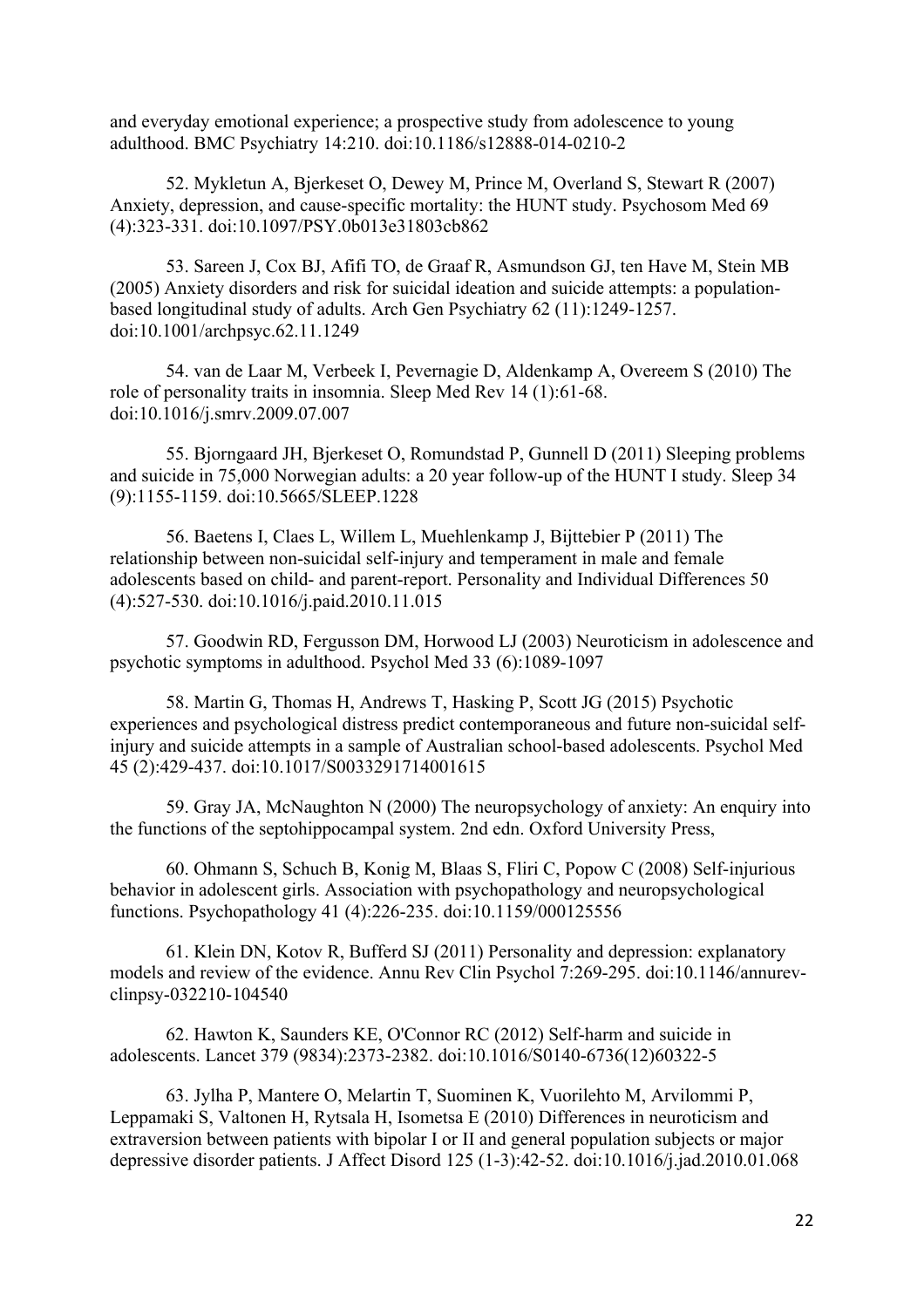64. Hirvikoski T, Jokinen J (2012) Personality traits in attempted and completed suicide. Eur Psychiatry 27 (7):536-541. doi:10.1016/j.eurpsy.2011.04.004

65. Goodwin RD, Fergusson DM, Horwood LJ (2004) Panic attacks and psychoticism. AJ Psychiatry 161 (1):88-92. doi:10.1176/appi.ajp.161.1.88

66. Streiner DL (2003) Starting at the beginning: an introduction to coefficient alpha and internal consistency. J Pers Assess 80 (1):99-103. doi:10.1207/S15327752JPA8001\_18

67. Eysenck HJ, Eysenck SBG (1994) Eysenck personality questionnaire (EPQ-R Adult) : comprising the EPQ-Revised (EPQ-R) & EPQ-R Short Scale. EdITS/Educational and Industrial Testing Service, San Diego, Calif.

68. Heaven PC, Ciarrochi J, Leeson P, Barkus E (2013) Agreeableness, conscientiousness, and psychoticism: distinctive influences of three personality dimensions in adolescence. Br J Psychol 104 (4):481-494. doi:10.1111/bjop.12002

69. Madge N, Hawton K, McMahon EM, Corcoran P, De Leo D, de Wilde EJ, Fekete S, van Heeringen K, Ystgaard M, Arensman E (2011) Psychological characteristics, stressful life events and deliberate self-harm: findings from the Child & Adolescent Self-harm in Europe (CASE) Study. Eur Child Adolesc Psychiatry 20 (10):499-508. doi:10.1007/s00787- 011-0210-4

70. Dieserud G, Roysamb E, Ekeberg O, Kraft P (2001) Toward an integrative model of suicide attempt: a cognitive psychological approach. Suicide Life Threat Behav 31 (2):153- 168

71. Hjemdal O, Aune T, Reinfjell T, Stiles TC, Friborg O (2007) Resilience as a predictor of depressive symptoms: a correlational study with young adolescents. Clin Child Psychol Psychiatry 12 (1):91-104. doi:10.1177/1359104507071062

72. Tatnell R, Kelada L, Hasking P, Martin G (2014) Longitudinal analysis of adolescent NSSI: the role of intrapersonal and interpersonal factors. J Abnorm Child Psychol 42 (6):885-896. doi:10.1007/s10802-013-9837-6

73. Erol RY, Orth U (2011) Self-esteem development from age 14 to 30 years: a longitudinal study. J Pers Soc Psychol 101 (3):607-619. doi:10.1037/a0024299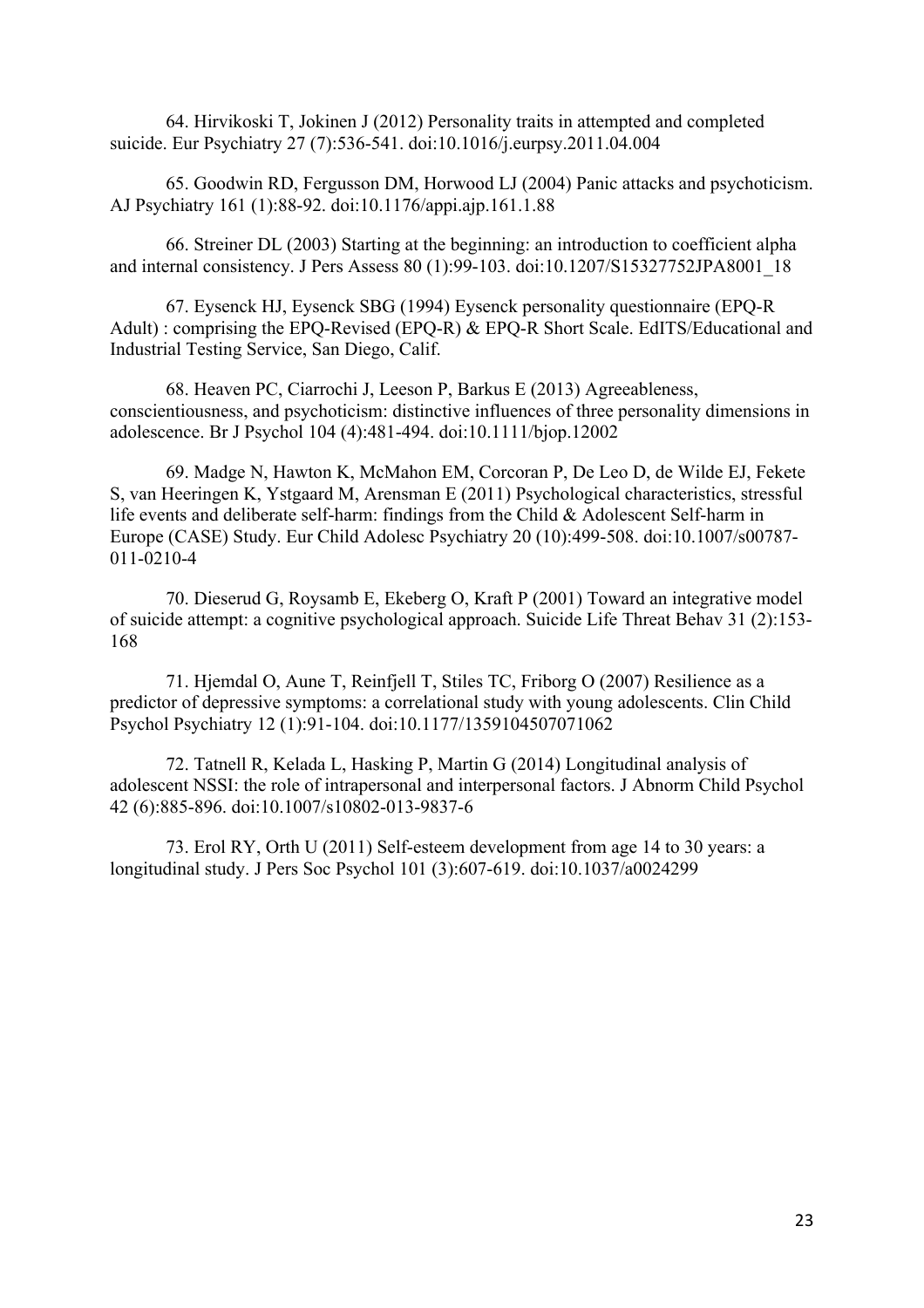|                                 | Self-harm hospitalisation |            |             |            |  |  |
|---------------------------------|---------------------------|------------|-------------|------------|--|--|
|                                 | Yes                       |            | No          |            |  |  |
|                                 | N(%)                      | Mean (SD)  | N(%)        | Mean (SD)  |  |  |
| Gender                          |                           |            |             |            |  |  |
| Male                            | 26(29.2)                  |            | 4494 (50.6) |            |  |  |
| Female                          | 63 (70.8)                 |            | 4391 (49.4) |            |  |  |
| Age                             |                           | 15.9(1.9)  |             | 16.0(1.8)  |  |  |
| <b>Alcohol</b> use              |                           |            |             |            |  |  |
| Been drunk $\leq 10$ times      | 45(50.6)                  |            | 4669 (52.6) |            |  |  |
| Been drunk $> 10$ times         | 30(33.7)                  |            | 2564 (28.9) |            |  |  |
| Missing                         | 14(15.7)                  |            | 1643(18.5)  |            |  |  |
| Anxiety and depression symptoms |                           |            |             |            |  |  |
| Below caseness level            | 58 (65.2)                 |            | 7845 (88.3) |            |  |  |
| Above caseness level            | 28 (31.4)                 |            | 857(9.7)    |            |  |  |
| Missing                         | 3(3.4)                    |            | 174(2.0)    |            |  |  |
| Socioeconomic status            |                           |            |             |            |  |  |
| Primary                         | 9(10.1)                   |            | 661 (7.5)   |            |  |  |
| Secondary                       | 14(15.7)                  |            | 2198 (24.8) |            |  |  |
| Tertiary                        | 66 (74.2)                 |            | 5997 (67.5) |            |  |  |
| Missing                         | 0(0)                      |            | 20(0.2)     |            |  |  |
| Personality traits (0-6)        |                           |            |             |            |  |  |
| Psychoticism                    |                           | 0.79(1.04) |             | 0.68(0.91) |  |  |
| Extroversion                    |                           | 4.50(1.76) |             | 4.66(1.36) |  |  |
| Neuroticism                     |                           | 3.69(1.75) |             | 2.78(1.78) |  |  |
| Self-esteem (0-12)              |                           | 6.43(2.61) |             | 8.16(2.11) |  |  |
| <b>Total</b>                    | 89                        |            | 8876        |            |  |  |

## **Table 1. Descriptive baseline characteristics of the study sample**

Note: Results are reported as numbers and percentages (*N (%)*) for categorical variables, and mean and standard deviation (*Mean (SD)*) for continuous variables.